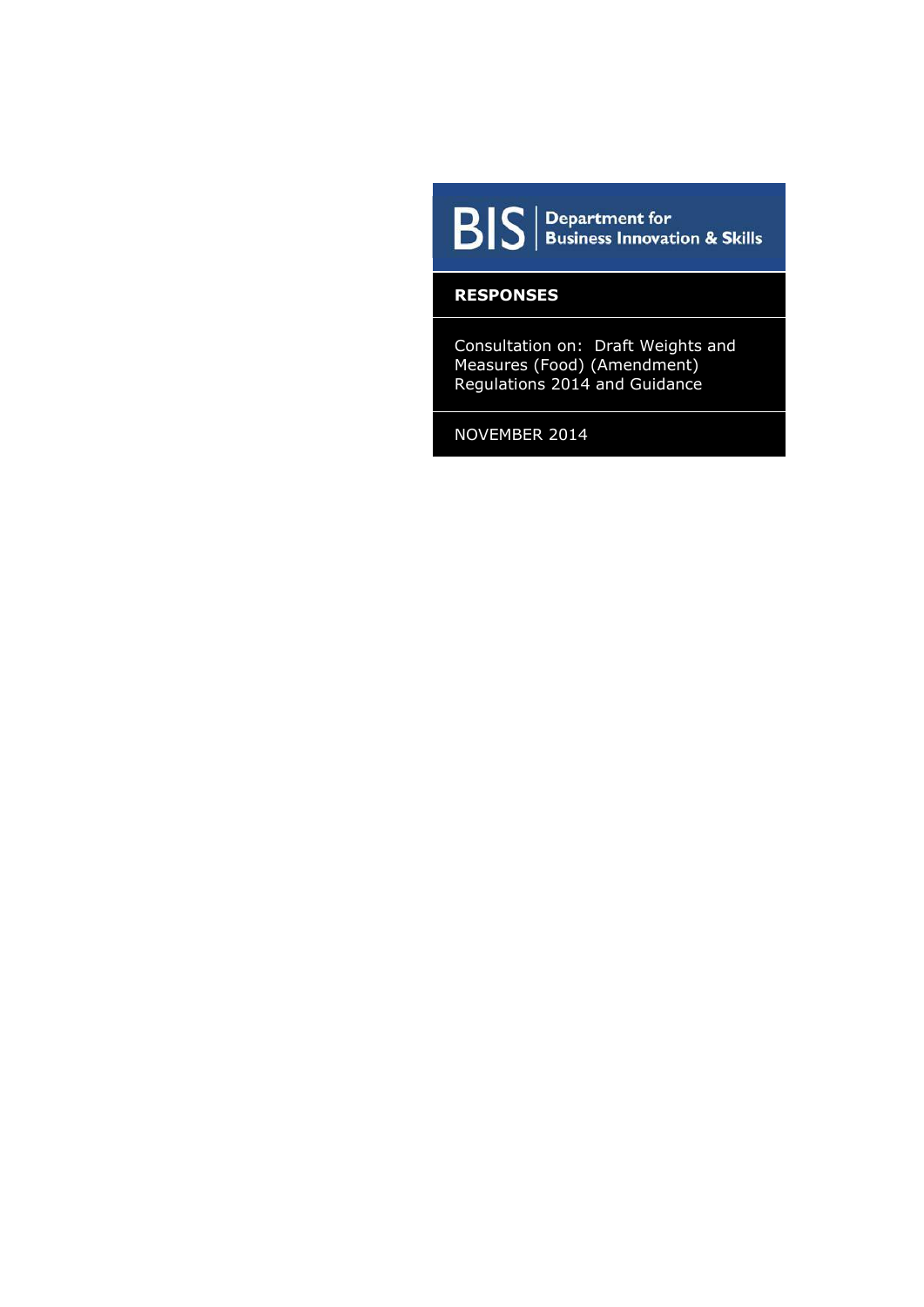# **Response form**

The closing date for this consultation is 20/10/2014

Name: **Ian Turner** Organisation (if applicable): **UKWF** Address: [Redacted]

Please return completed forms to: Fiona Birchall National Measurement Office Department for Business, Innovation and Skills Stanton Avenue **Teddington** TW11 0JZ

Telephone: 020 8943 7214 Email: fiona.birchall@nmo.gov.uk

| Business representative organisation/trade body |
|-------------------------------------------------|
| <b>Central Government</b>                       |
| Charity or social enterprise                    |
| Individual                                      |
| Large business (over 250 staff)                 |
| Legal representative                            |
| <b>Local Government</b>                         |
| Medium business (50 to 250 staff)               |
| Micro business (up to 9 staff)                  |
| Small business (10 to 49 staff)                 |
| Trade union or staff association                |
| Other (please describe)                         |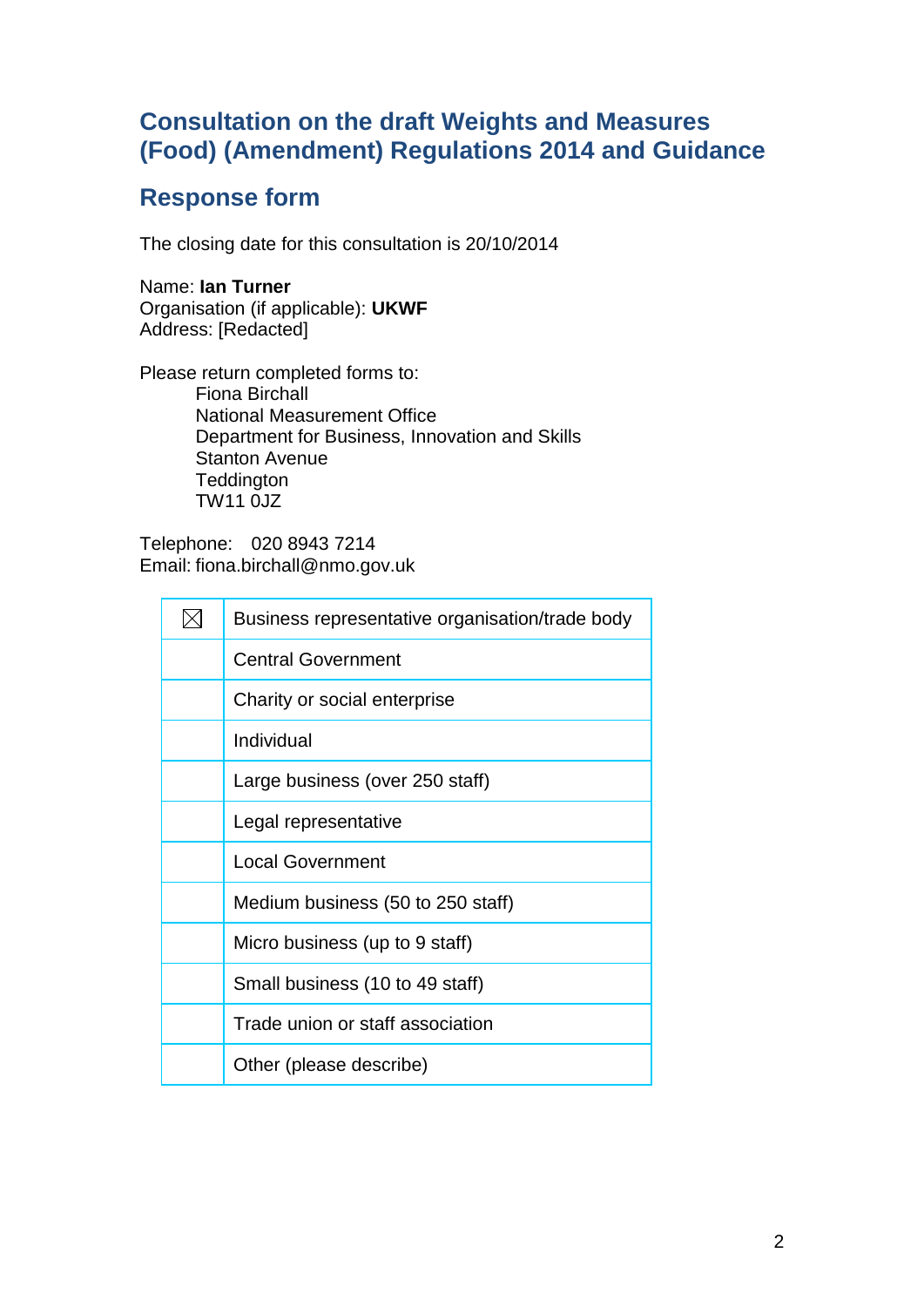### **Question 1: Do you consider that there are any provisions which do not work or are unclear?**

# $\boxtimes$  Yes

If yes, please explain your reasons.

I am concerned as to why "Biscuits, other than wafer biscuits which are not cream-filled " is exempted from quantity marking below 50g rather than 5g

# **Question 2: Do you have any comments on the draft guidance?**

| Yes | $\boxtimes$ No |
|-----|----------------|
|-----|----------------|

If yes, please provide details below.

### **Do you have any other comments that might aid the consultation process as a whole?**

Please use this space for any general comments that you may have, comments on the layout of this consultation would also be welcomed.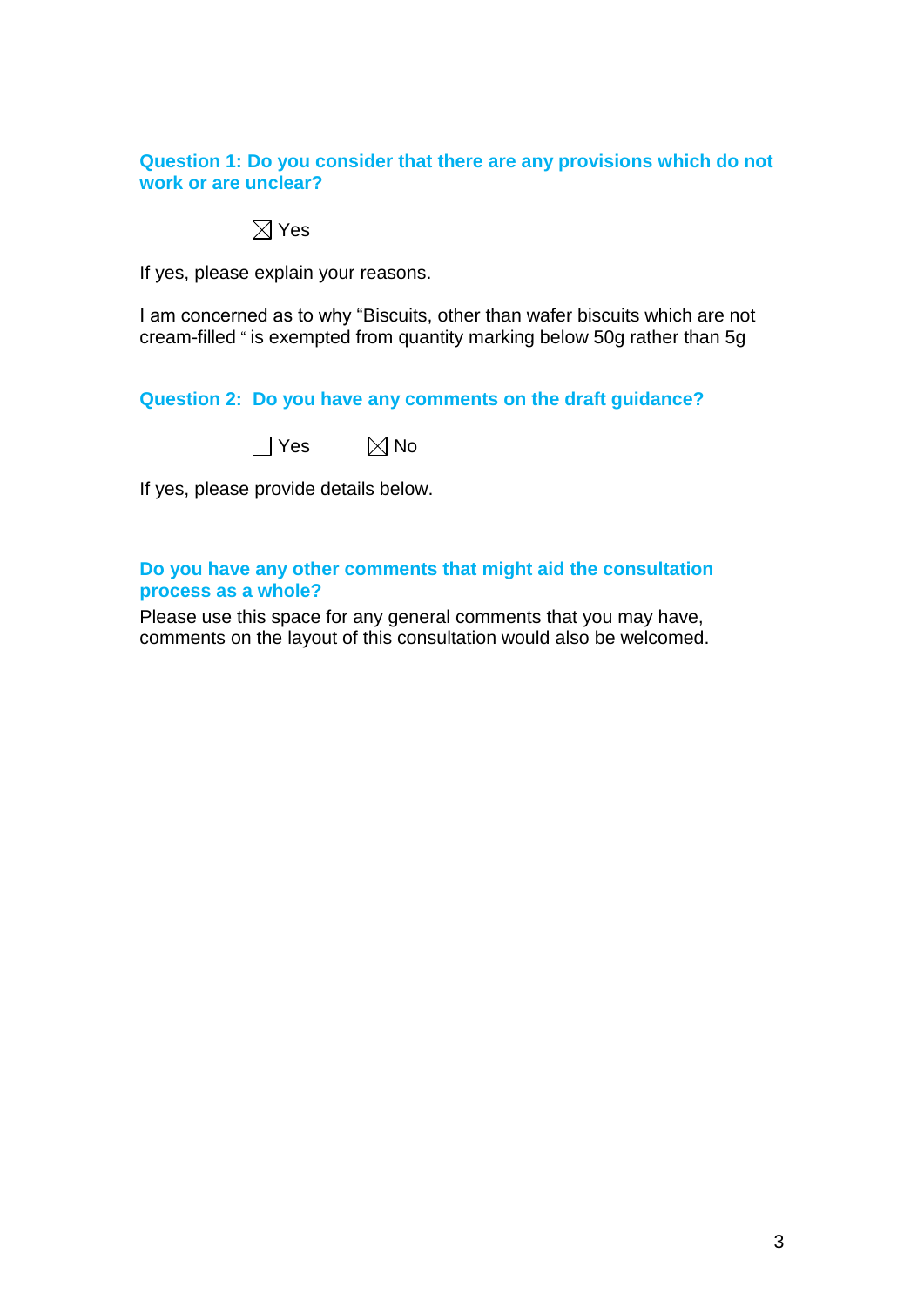# **Response form**

The closing date for this consultation is 20/10/2014

Name: Mark Strain

Organisation (if applicable): CEnTSA (Central England Trading Standards Authorities). CEnTSA represents Local Authority Trading Standards Services and its Heads of Services throughout the West Midlands region. **CEnTSA consists of the following Local Government authorities, Birmingham, Coventry, Dudley, Herefordshire, Sandwell, Shropshire, Solihull, Staffordshire, Stoke-on-Trent, Telford and Wrekin, Walsall, Warwickshire, Wolverhampton and Worcestershire.** Address: [Redacted]

Please return completed forms to:

Fiona Birchall National Measurement Office Department for Business, Innovation and Skills Stanton Avenue **Teddington** TW11 0JZ

Telephone: 020 8943 7214 Email: fiona.birchall@nmo.gov.uk

| Business representative organisation/trade body |
|-------------------------------------------------|
| <b>Central Government</b>                       |
| Charity or social enterprise                    |
| Individual                                      |
| Large business (over 250 staff)                 |
| Legal representative                            |
| <b>Local Government</b>                         |
| Medium business (50 to 250 staff)               |
| Micro business (up to 9 staff)                  |
| Small business (10 to 49 staff)                 |
| Trade union or staff association                |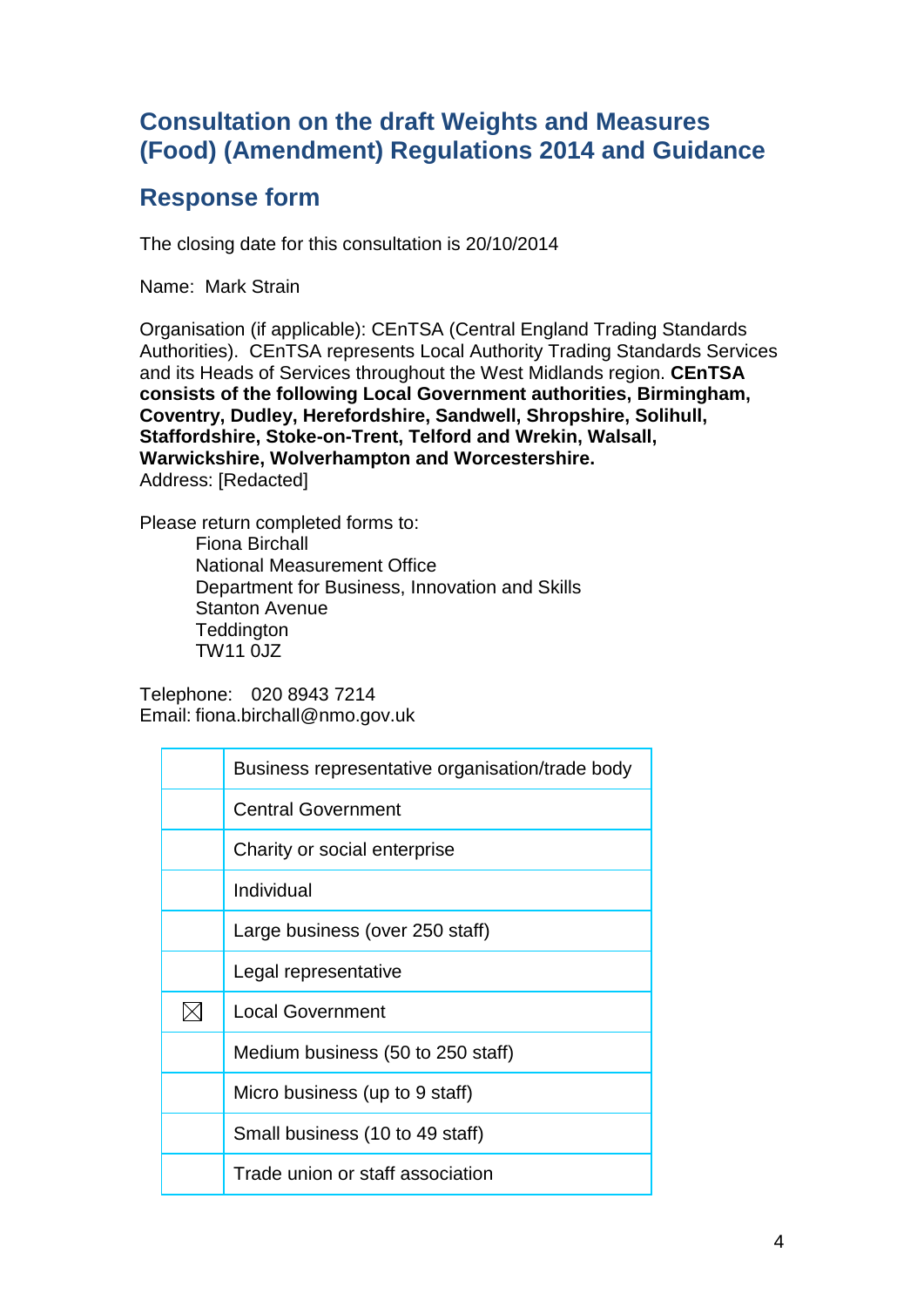|  | Other (please describe) |
|--|-------------------------|
|--|-------------------------|

# **Question 1: Do you consider that there are any provisions which do not work or are unclear?**

 $\boxtimes$  Yes  $\Box$  No

If yes, please explain your reasons.

The way that the proposed legislative changes are being introduced (which we appreciate is in the normal format) by way of cross referencing the proposed amendments to a number of existing Orders and Regulations makes the consultation complicated and difficult to follow. Would consolidating into a single Statutory Instrument covering the sale of loose food be more straightforward? This would serve the purpose of simplifying and reducing the number of pieces of legislation as well as removing burdens on business of still dealing with six separate Statutory Instruments.

The definition of 'meat' as used in the Weights and Measures Act 1963 (Fish, Fresh Fruits and Vegetables, Meat and Poultry) Order 1984 (as amended) seems to remain unchanged in the proposals. Although the 1984 Order covers poultry as aware the definition of meat only covers cattle, sheep and swine. There are is now a much broader range meats sold in the market place. Should the definition of meat be extended many meats including venison, alligator etc. will fall outside of the definition of meat and will not be required to be sold by weight when sold loose. This may not of course be welcome by some as it will extend the scope of the legislation. However extending the definition of meat will reflect what is currently being sold in the market place.

The list of fruits and vegetables that are permitted to be sold by count or by the bunch is similarly out-dated. Modern trends mean that new types of produce are now on the market that are not able to take advantage of this provision of selling by count or bunch. Should the list be extended – or made more general?

We are not clear why the word 'loose 'has been included to replace the wording of 'non pre-packed' in the proposed amendments to the Weights and Measures Act 1963 (Fish, Fresh Fruits and Vegetables, Meat and Poultry) Order 1984 (as amended).

### **Question 2: Do you have any comments on the draft guidance?**

 $\boxtimes$  No

If yes, please provide details below.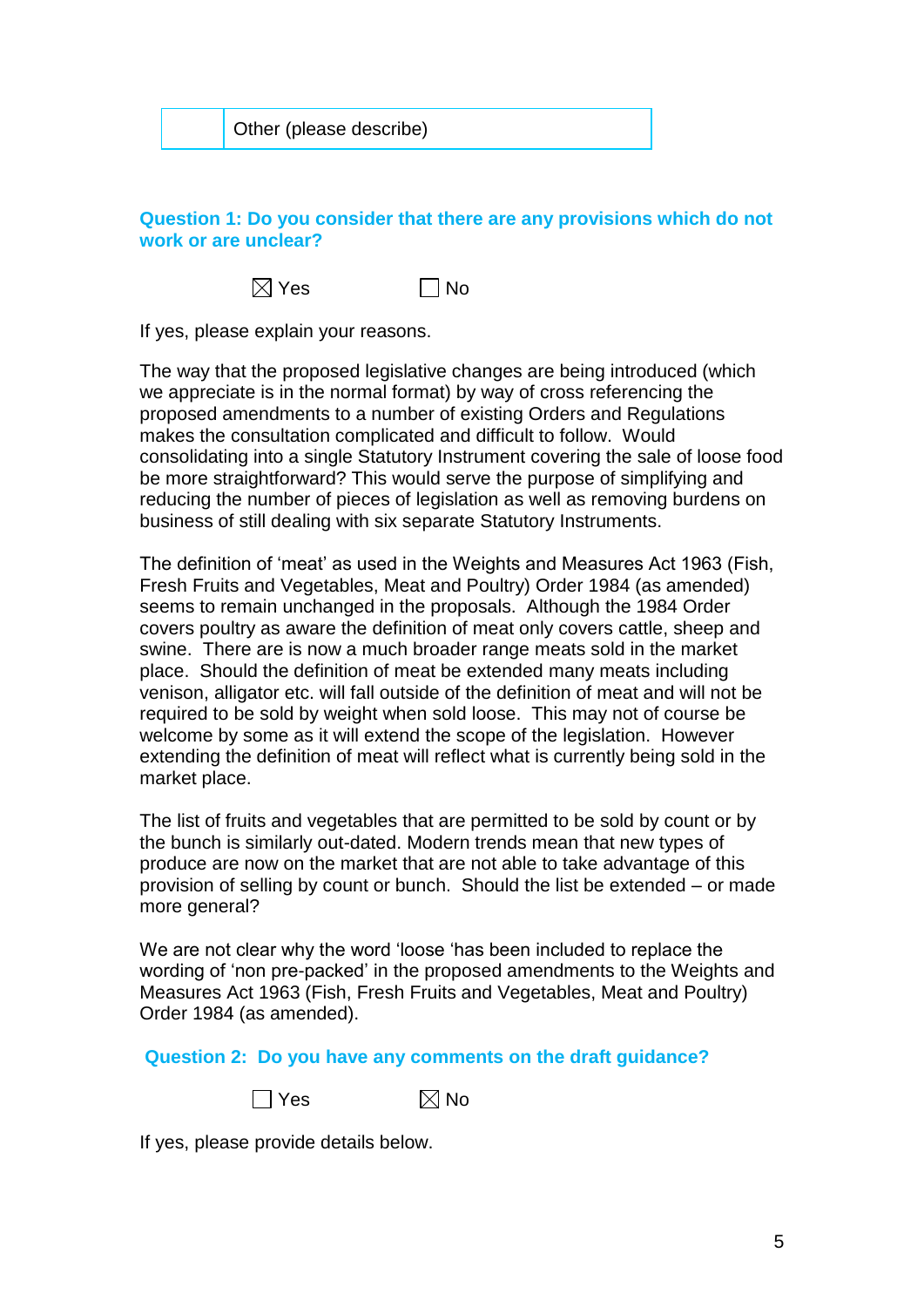# **Do you have any other comments that might aid the consultation process as a whole?**

Please use this space for any general comments that you may have, comments on the layout of this consultation would also be welcomed.

No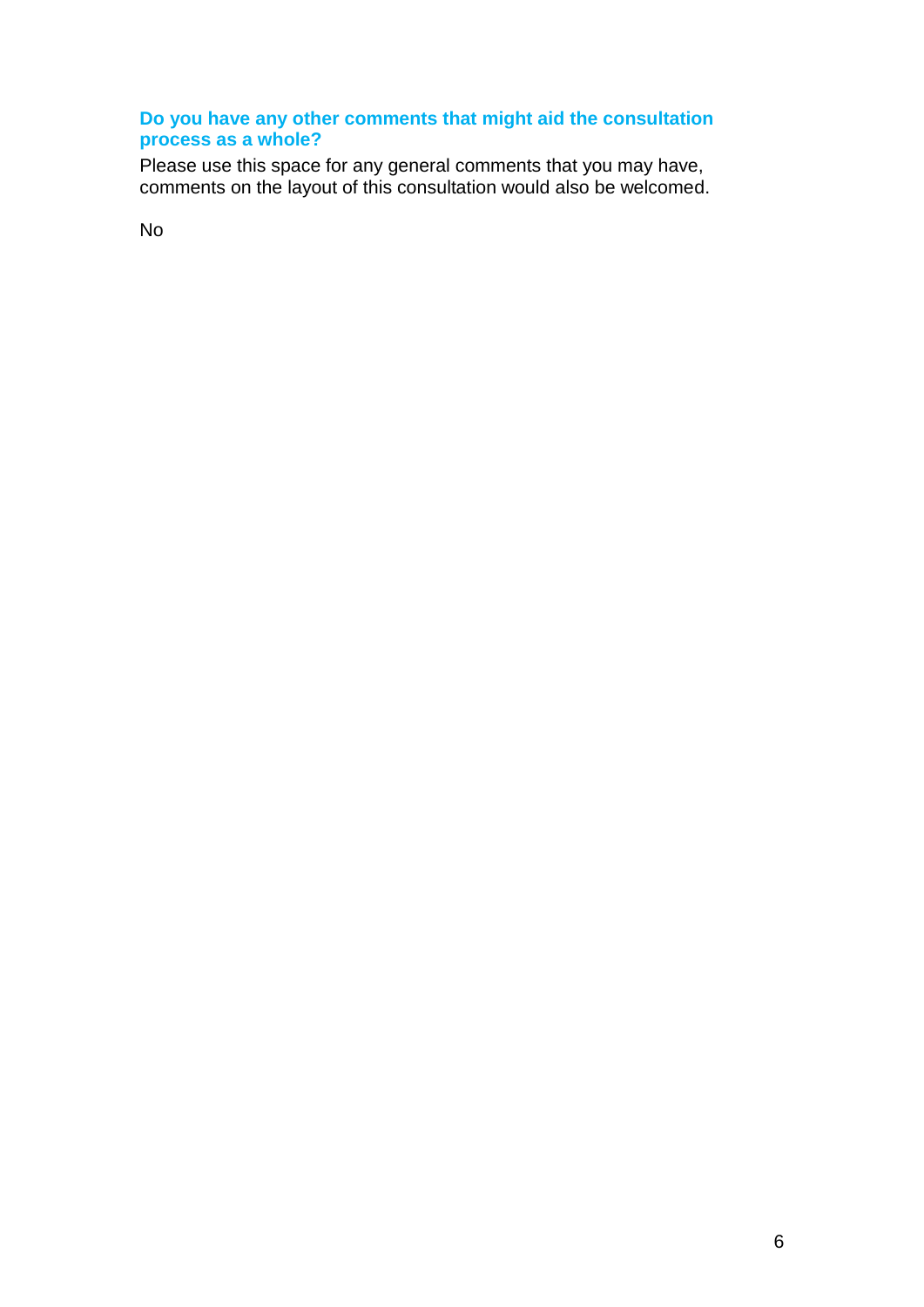# **Response form**

The closing date for this consultation is 20/10/2014

Name:

Organisation (if applicable): The Society of Chief Officers of Trading Standards in Scotland Address:

Please return completed forms to: Fiona Birchall National Measurement Office Department for Business, Innovation and Skills Stanton Avenue **Teddington** TW11 0JZ

Telephone: 020 8943 7214 Email: fiona.birchall@nmo.gov.uk

| Business representative organisation/trade body |
|-------------------------------------------------|
| <b>Central Government</b>                       |
| Charity or social enterprise                    |
| Individual                                      |
| Large business (over 250 staff)                 |
| Legal representative                            |
| <b>Local Government</b>                         |
| Medium business (50 to 250 staff)               |
| Micro business (up to 9 staff)                  |
| Small business (10 to 49 staff)                 |
| Trade union or staff association                |
| Other (please describe)                         |
|                                                 |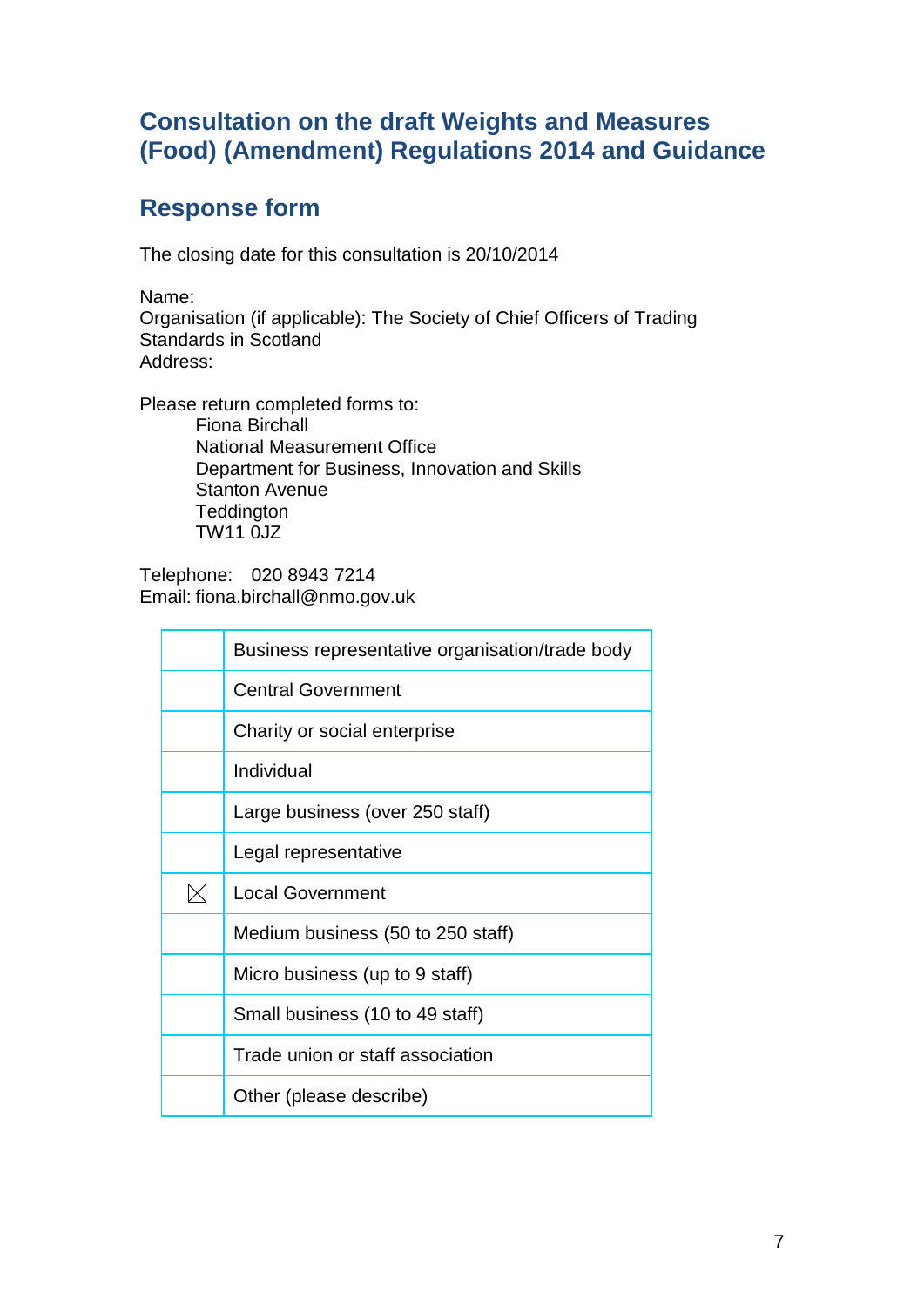### **Question 1: Do you consider that there are any provisions which do not work or are unclear?**



If yes, please explain your reasons.

There are several issues in the proposed draft Regulations that will cause unintended confusion. Two are listed below as examples.

Weights and measures law uses a definition of "pre-packed" (and therefore not "pre-packed") that is different from that used by food law. The legal metrology definition has been used for many years, supported by decided cases and guidance from central Government and local government representatives (such as the former LACoRS, which sought to ensure uniformity and consistency of enforcement by Inspectors of Weights and Measures for businesses).

The implementation of EU Regulation 1169/2011 on Food Information for Consumers is designed to ensure harmonisation and approximation of laws within EU Member States in relation to food information for consumers. It seeks to remove conflicting national measures in relation to food information.

The draft implementing Regulations make a number of amendments to existing sections within the Weights and Measures Act 1985, various Orders and Regulations. They miss an opportunity to fundamentally review weights and measures laws regulating transactions in all goods by not considering the manner of sale of non-foodstuffs alongside foodstuffs. Regulators, businesses and consumers will be left in the anomalous situation where the law on the manner of sale of foodstuffs will be changed to reflect modern trading practices, whilst the law on the manner of sale of non-foodstuffs remains the same as it has been for several decades.

Another example relates to minimum font sizes for marking quantity information. If average quantity packages are considered, e-marked packages will continue to be subject to the Weights and Measures (Packaged Goods) Regulations 2006. The minimum font sizes for quantity marking under these Regulations is larger than that which will apply to non e-marked packages controlled by the draft Weights and Measures (Food) (Amendment) Regulations 2014. This defeats the purpose of the EU Regulation 1169/2011 and will make it difficult for consumers, particularly vulnerable consumers to understand quantity information.

### **Question 2: Do you have any comments on the draft guidance?**



If yes, please provide details below.

The draft guidance is not helpful for regulators, businesses or consumers. Guidance should explain, illustrate and use practical examples to assist understanding. The draft guidance fails to do this. Rather, it lists the changes to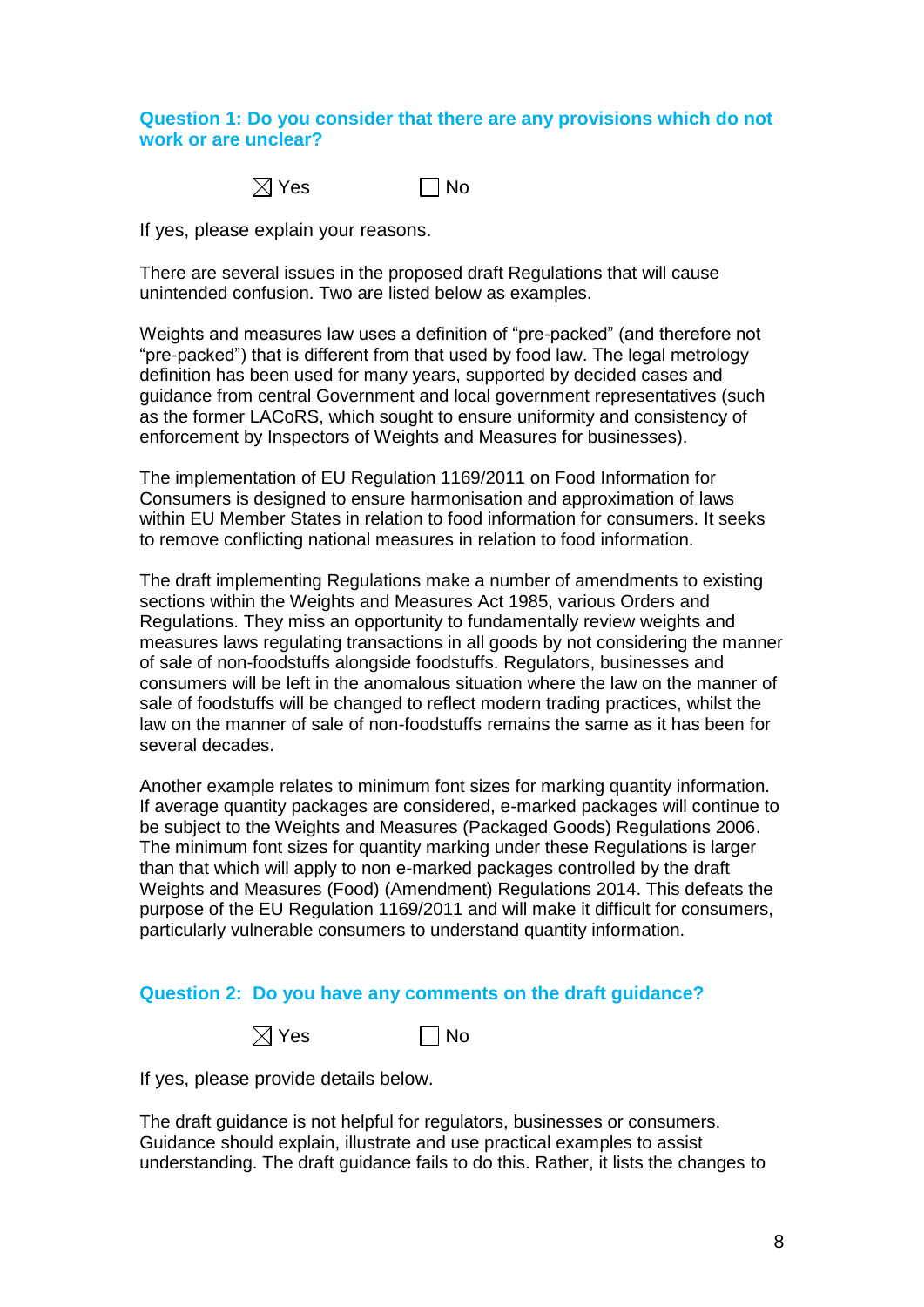existing weights and measures laws. This is a missed opportunity to provide clarity for regulators, businesses and consumers.

### **Do you have any other comments that might aid the consultation process as a whole?**

Please use this space for any general comments that you may have, comments on the layout of this consultation would also be welcomed.

EU Regulation 1169/2011 was published in the Official Journal on 12th December 2011. It requires to be implemented by Member States by 13th December 2014. It is unfortunate and regrettable that the consultation, draft Regulations and associated guidance were not published until 11th September 2014, leaving little more than a month for regulators, businesses, consumer organisations and consumers to comment on such significant change to weights and measures law.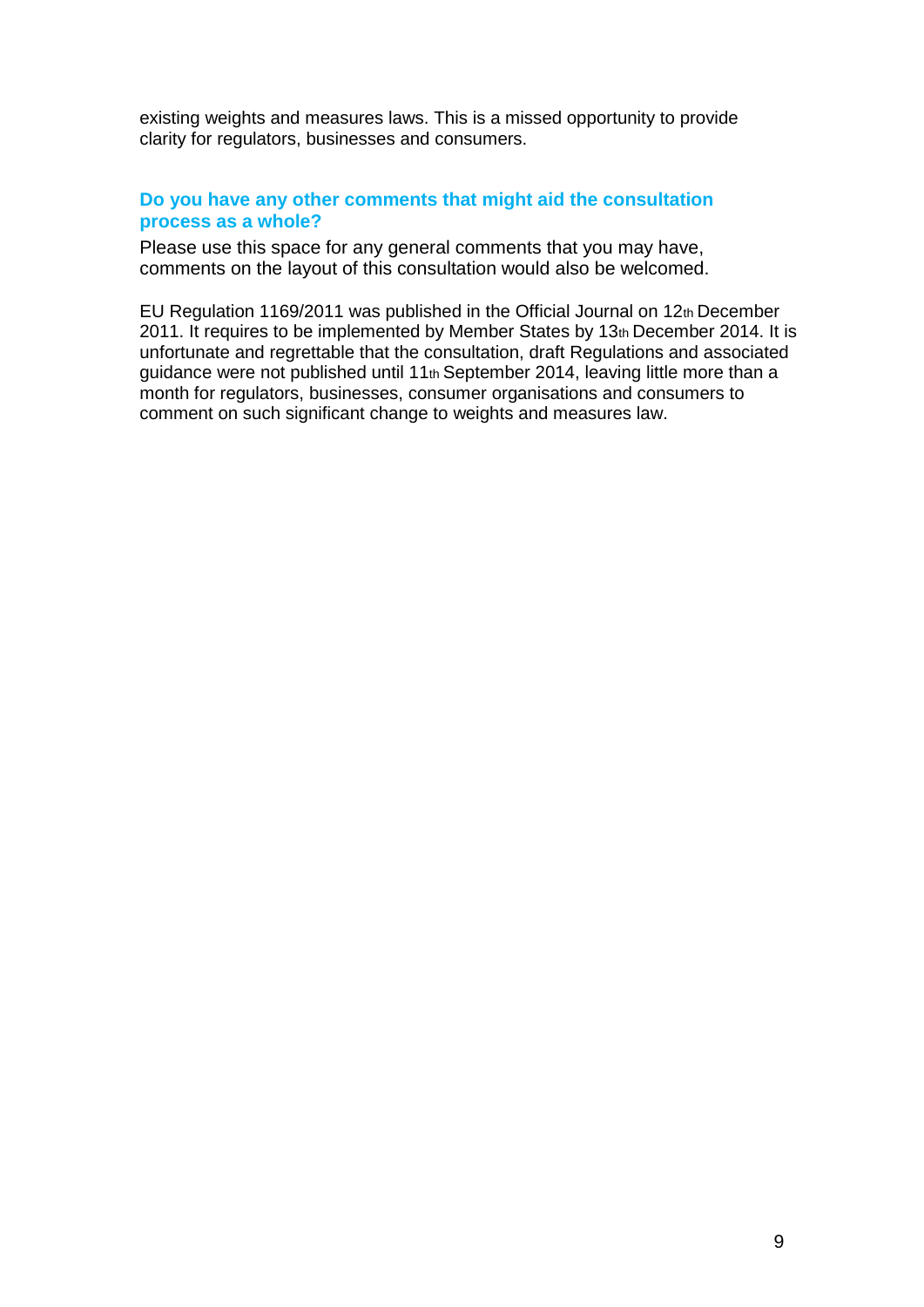# **Response form**

The closing date for this consultation is 20/10/2014

Name: Angus Mackay Organisation (if applicable): Northamptonshire County Council

Please return completed forms to: Fiona Birchall National Measurement Office Department for Business, Innovation and Skills Stanton Avenue **Teddington** TW11 0JZ

Telephone: 020 8943 7214 Email: fiona.birchall@nmo.gov.uk

Please select a box from a list of options below that best describes you as a respondent.

| Business representative organisation/trade body |
|-------------------------------------------------|
| <b>Central Government</b>                       |
| Charity or social enterprise                    |
| Individual                                      |
| Large business (over 250 staff)                 |
| Legal representative                            |
| <b>Local Government</b>                         |
| Medium business (50 to 250 staff)               |
| Micro business (up to 9 staff)                  |
| Small business (10 to 49 staff)                 |
| Trade union or staff association                |
| Other (please describe)                         |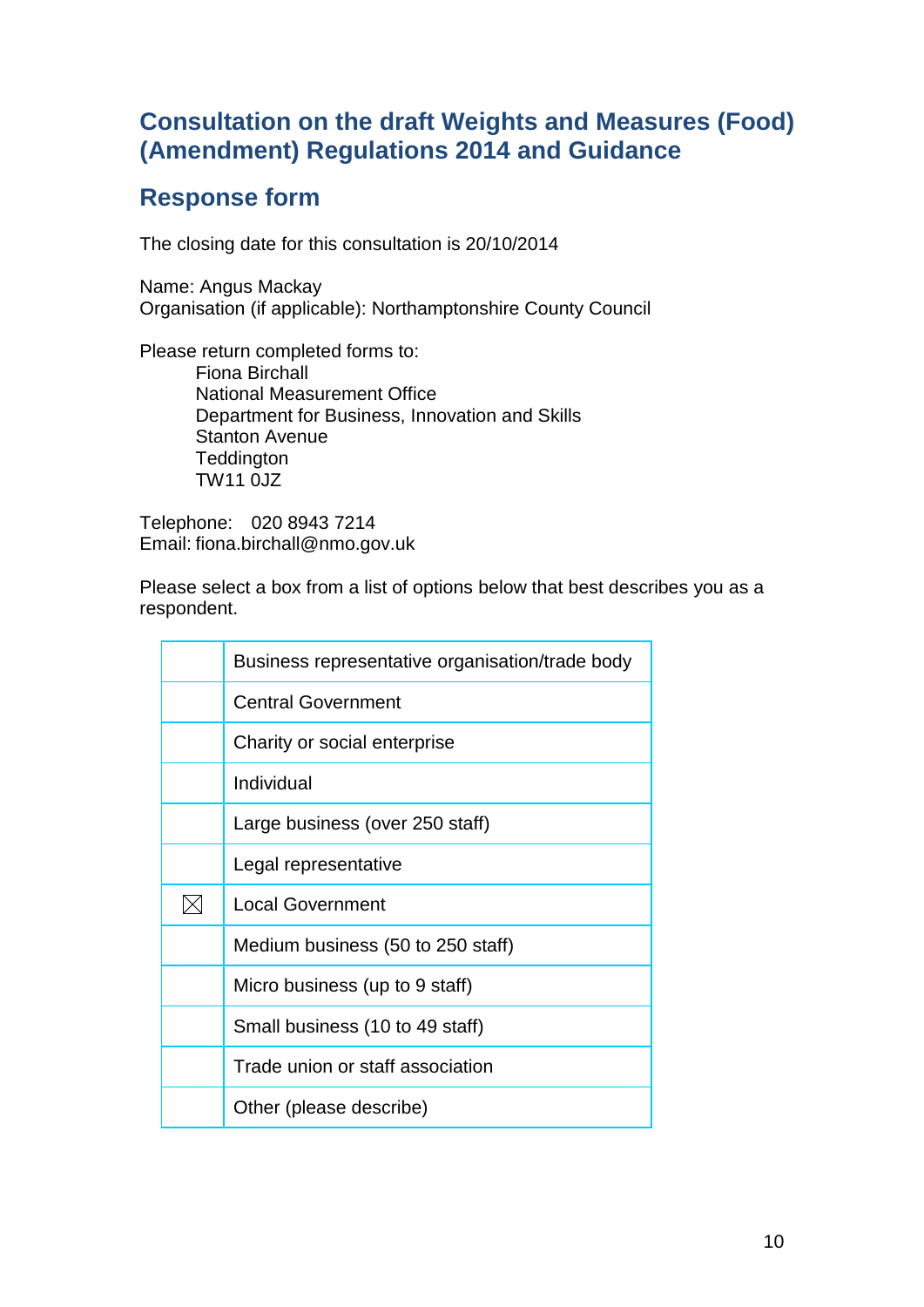# **Question 1: Do you consider that there are any provisions which do not work or are unclear?**



If yes, please explain your reasons.

# **Draft Regulations**

**Regulations 13(j) & 29(b)** give a definition of 'pre-packed' which differs from those contained in both Section 94 Weights & Measures Act 1984 and Article 2(2)(e) FIC. It is recognised that this is necessary to achieve a 'status quo' but clarity and ease of intrerpretaion do suffer as a result. If the intention is to disapply from the Orders prepacked foods that are subject to the directly applicable FIC quantity labelling requirements, then it should be clearer to just say the scope is 'food x which is not *pre-packed food* as defined in FIC and/or Section 94, rather than create a new definition of 'prepacked' for the Orders? At present the S94 definition is used when interpreting the meaning of the word 'pre-packed' in SI 1984/1315 & SI 1988/2040.

We also observe that the words "Article 2(2)(e) of" are omitted in Regulation 29(b).

**Regulations 13(j) & 27(a)** 'Direct sale' is not given meaning in Art 2(2)(e) FIC. This gives unnecessary interpretative ambiguity to the proposed substitutions – for example are internet sales 'direct sales'? Currently 'prepacked for direct sale' only has definition in the Food Labelling Regulations 1996 but that will soon be revoked, therefore Guidance from Government should clarify what is meant by 'direct sale'.

**Regulation 13(h)** gives a definition of 'container' which is almost identical to that in S94 Weights & Measures Act 1984 apart from the clarification of crimp cases and use of the more specific term 'wire band' in place of 'confining band'. The rationale behind the wire/confining word swap is not given but would appear potentially not to maintain the status quo – for example if ribbon/string were used.

Given that FIC Annex IX 1(c) exempts *food normally sold by number* (provided the items are either visible & countable or labelled) from mandatory net quantity indication, we query the need to retain **Article 15 of the Miscellaneous Foods Order** SI 1988/2040. We believe the Article 15 items would now be considered to be 'normally sold by number'. There is however a strong argument for keeping Article 15 as it gives clarity and avoids businesses & enforcement officers having to source historical revoked legislation to justify items being sold by number.

**Article 16 of the Miscellaneous Foods Order** SI 1988/2040 appears to be unchanged? We were under the impression that there would be an end of UK National exemptions for specific pre-packed foods in scope, small packages, gross weight, *(products including: biscuits, shortbread, cocoa and chocolate*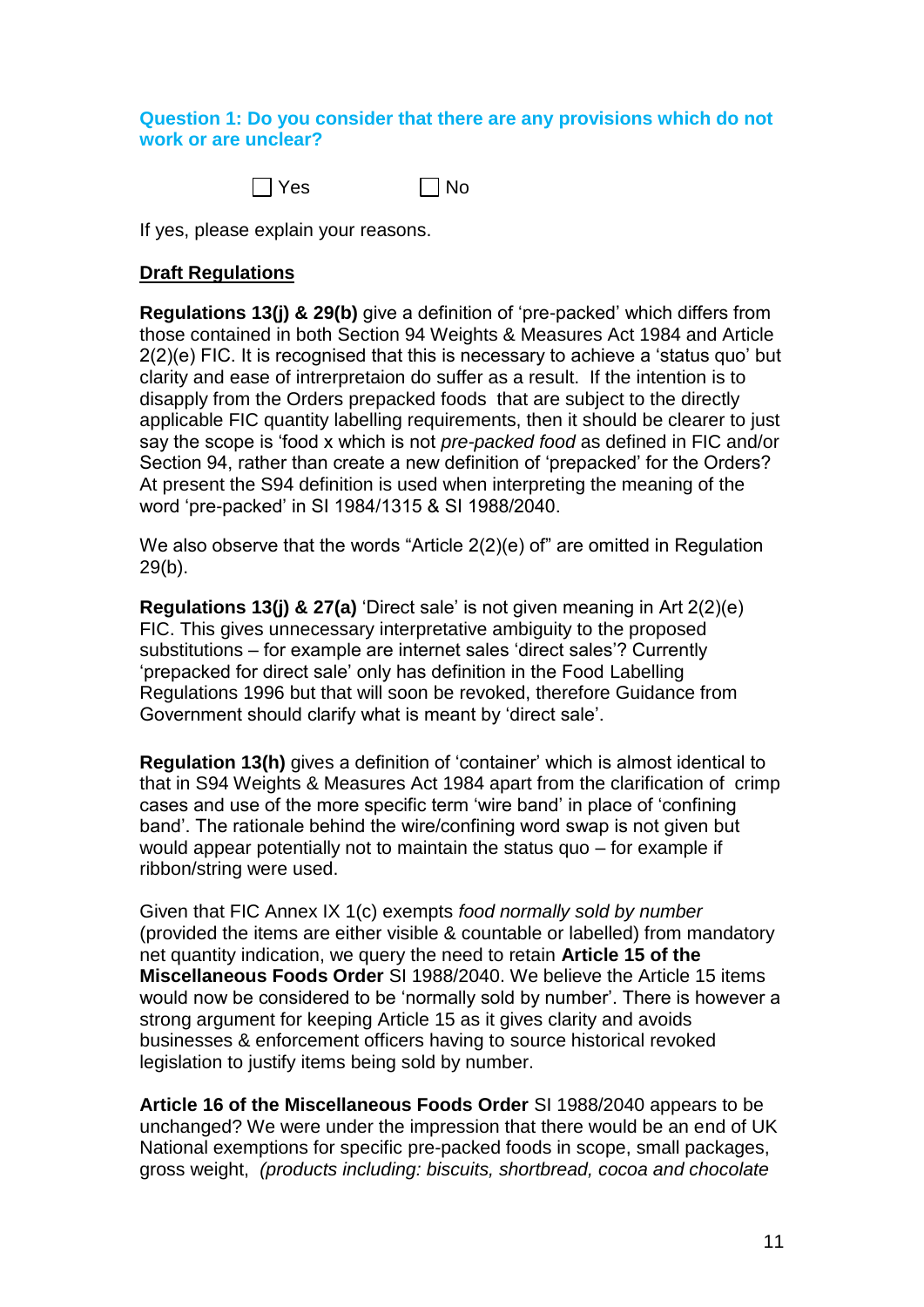*products, liquid oil, fruit loaves, freeze drinks, herbs, water ices, milk, potato crisps and similar snack foods, soft drinks in a syphon, sugar confectionery, chocolate confectionery, sugar)*.

The FIC Regulation does not appear to be given legal definition in the **Weights & Measures (Intoxicating Liquor) Order 1988** ?

**Articles 4(1), 4(4), 4(5), 4(6), 4(7), 4(8), 5(3), 5(7), 5(8), 5(9) of the Cheese, Fish etc Order** SI 1984/1315 appears to be unchanged in respect of UK National exemptions for specific pre-packed foods in scope such as *dripping, lard, fish and meat paste, cheese, soft fruit and mushrooms, mixtures of vegetables, by the bunch etc.* Again, we were under the impression that these would be ended.

**Question 2: Do you have any comments on the draft guidance?**

 $\boxtimes$  Yes

If yes, please provide details below.

It would be useful if guidance on Regulation 4 could state the 2 definitions of 'pre-packed' so they can be read together:

- S94 Weights & Measures Act 1984; "*made up in advance ready for retail sale in or on a container"*
- Art 2(2)(e) FIC: "*any single item for presentation as such to the final consumer and to mass caterers, consisting of a food and the packaging into which it was put before being offered for sale, whether such packaging encloses the food completely or only partially, but in any event in such a way that the contents cannot be altered without opening or changing the packaging; 'prepacked food' does not cover foods packed on the sales premises at at the consumers request or prepacked for direct sale"*

Perhaps some clarification could be given on whether items such as whole cucumber or broccoli which are over-wrapped for protection are considered prepacked or not.

### **Do you have any other comments that might aid the consultation process as a whole?**

Please use this space for any general comments that you may have, comments on the layout of this consultation would also be welcomed.

No other comments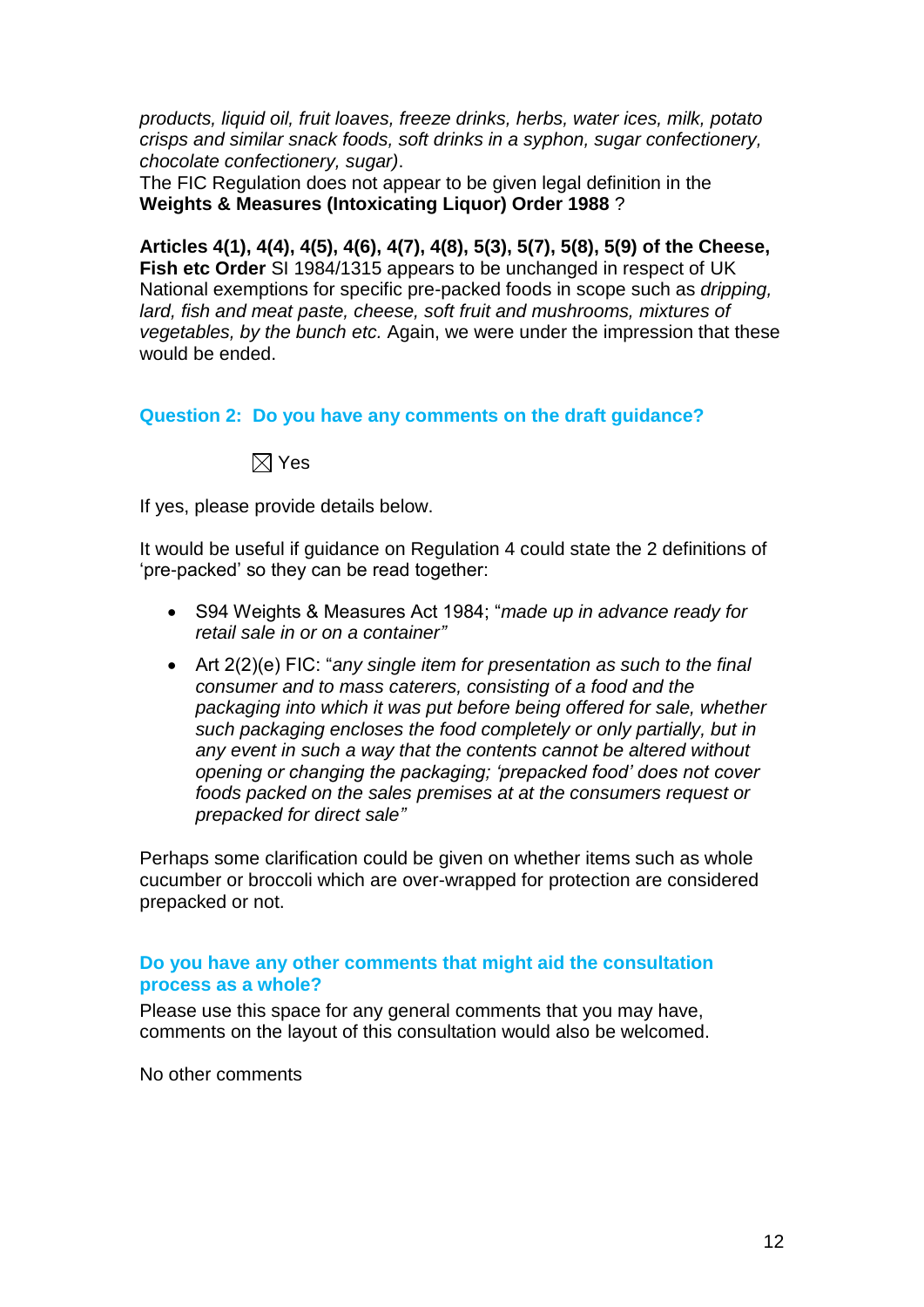# **Response form**

Name: Sue Powell Organisation (if applicable): Address:

> Please return completed forms to: Fiona Birchall National Measurement Office Department for Business, Innovation and Skills Stanton Avenue **Teddington** TW11 0JZ

Telephone: 020 8943 7214 Email: fiona.birchall@nmo.gov.uk

Please select a box from a list of options below that best describes you as a respondent.

| Business representative organisation/trade body |
|-------------------------------------------------|
| <b>Central Government</b>                       |
| Charity or social enterprise                    |
| Individual                                      |
| Large business (over 250 staff)                 |
| Legal representative                            |
| <b>Local Government</b>                         |
| Medium business (50 to 250 staff)               |
| Micro business (up to 9 staff)                  |
| Small business (10 to 49 staff)                 |
| Trade union or staff association                |
| Other (please describe)                         |
|                                                 |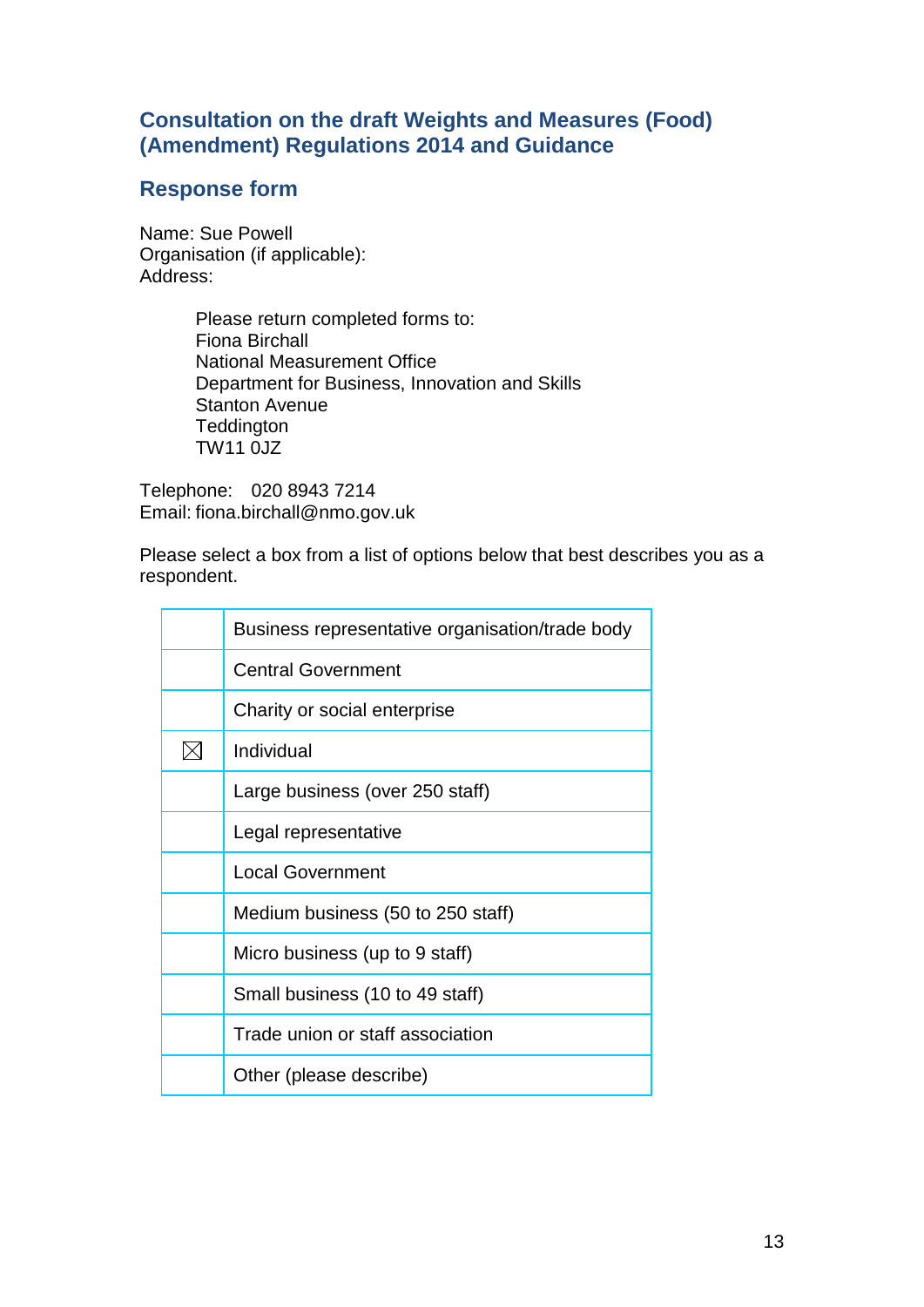### **Question 1: Do you consider that there are any provisions which do not work or are unclear?**

 $\boxtimes$  Yes  $\Box$  No

If yes, please explain your reasons.

In regulations 13 and 29 you set out a new definition of 'prepacked' to be inserted in the Weights & Measures (Miscellaneous Foods) Order 1988 and the Weights & Measures Act 1963 (Cheese, Fish, Fresh Fruits and Vegetables, Meat and Poultry) Order 1984. This definition states:

*'pre-packed', in relation to food to which this Order applies, means either or both of-*

- *a. made up for direct sale (within the meaning of Article 2(2)(e) of the FIC Regulation) by way of retail;*
- *b. made up in advance ready for retail sale in an open container.*

This definition appears unclear. I am assuming that because you have said in the draft guidance that the effect of this definition of 'prepacked' is to limit the scope of the Order so that it no longer applies to any sales of prepacked foods subject to the requirement of FIC's, that it will apply on to food which is packed on the sales premises at the consumer's request or prepacked for direct sale. If this is the case, I would advise that the revised definition is amended so that it more accurately reflects the exemptions to the definition of 'prepacked' as given in the FIC's. This will reduce confusion and aid clarity for enforcement officers giving advice to businesses on the new legal requirements.

### **Question 2: Do you have any comments on the draft guidance?**



If yes, please provide details below.

The draft guidance doesn't seem to provide much guidance, but instead concentrates on reiterating the provisions of the legislation. Both businesses and local authority enforcement officers would find it more useful to have clear and practical guidance on the new legislation and how this can be practically implemented. This will ensure consistency and clarity.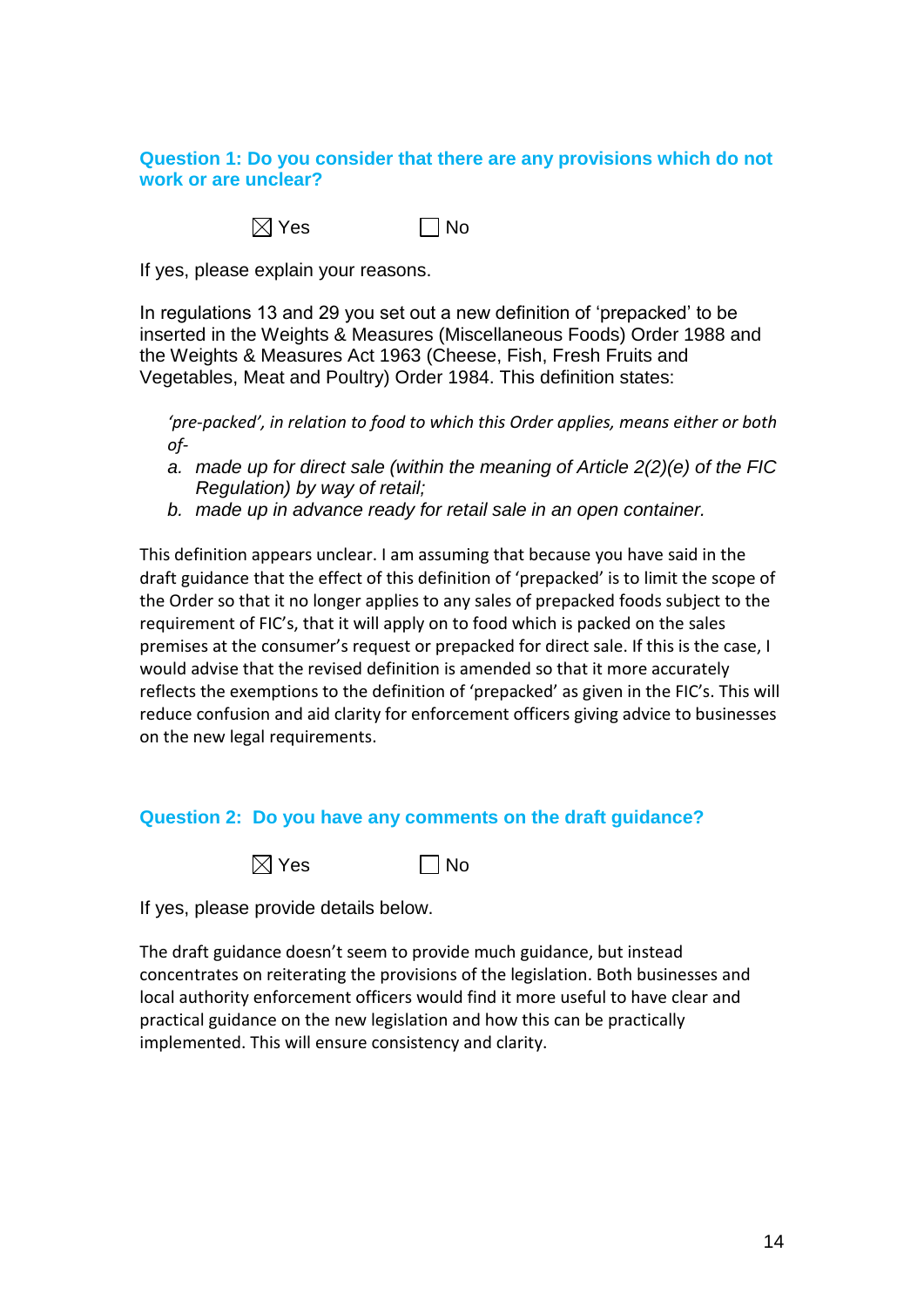### **Do you have any other comments that might aid the consultation process as a whole?**

Please use this space for any general comments that you may have, comments on the layout of this consultation would also be welcomed.

Whilst the draft Regulations, in regulations 34 – 37, make amendments to the Weights & Measures (Packaged Goods) Regulations 2006, including making an amendment to the definition of 'nominal quantity', these Regulations make no change to regulation 8(2) of the 2006 Regulations, which has been held by NMO to be ultra vires.

The amended definition of 'nominal quantity' refers back to Regulation 1169/2011 (The Food Information to Consumers Regulations [FIC]), where Annex IX sets out the requirements relating to the net quantity declaration for prepacked foods. This Annex indicates, in paragraph 2, that where the indication of a certain type of quantity is required by Union provisions or where there are no Union provisions, by national provisions, this quantity shall be regarded as the net quantity. Directive 76/211/EEC sets out that the e-mark indicating average quantity can only be applied to the nominal quantity. 'Nominal quantity' is defined in Annex I paragraph 2.1 as weight or volume indicated on the prepackage ie. the quantity of product which the prepackage is deemed to contain, which will include the liquid medium.

Therefore, specific Union provisions set out requirements for the nominal quantity, which can be shown also to be the net quantity of the product. The drained net weight is shown to be a separate additional provision in Annex IX of the FIC, which must also be indicated where a solid food is presented in a liquid medium. However, regulation 8(2) of the Weights & Measures (Packaged Goods) Regulations 2006 states:

*(2) Where a package containing a solid foodstuff presented in a liquid medium (as defined by Article 8(4) of Directive 2000/13/EC) is marked with the net drained weight then that is to be treated as the nominal quantity.*

This is clearly in conflict with Directive 76/211/EEC, the Directive which those Regulations implemented, and this was noted back in 2009 when guidance was sent out to local authority enforcement officers through LACORS to advise that LACORS had:

*raised this formally with NMO who have stated that the UK interpretation of Reg 8(2), of the interaction between Directives 76/211/EEC and 2000/13/EC with regard to drained net weight, is not that currently held by the European Commission. Therefore, NMO have agreed to amend the legislation to bring it into line with the European interpretation and intend to do so at the next opportunity. This would amend the legislation so that that where both net weight and drained net weight are marked then the net weight should be treated as the nominal quantity for the purposes of the Regulations. Having said that, NMO have advised us that this is linked to the discussions relating to the Food Information Regulations, which will replace Directive 2000/13/EC are completed and this is unlikely to become law before 2012 at the earliest.*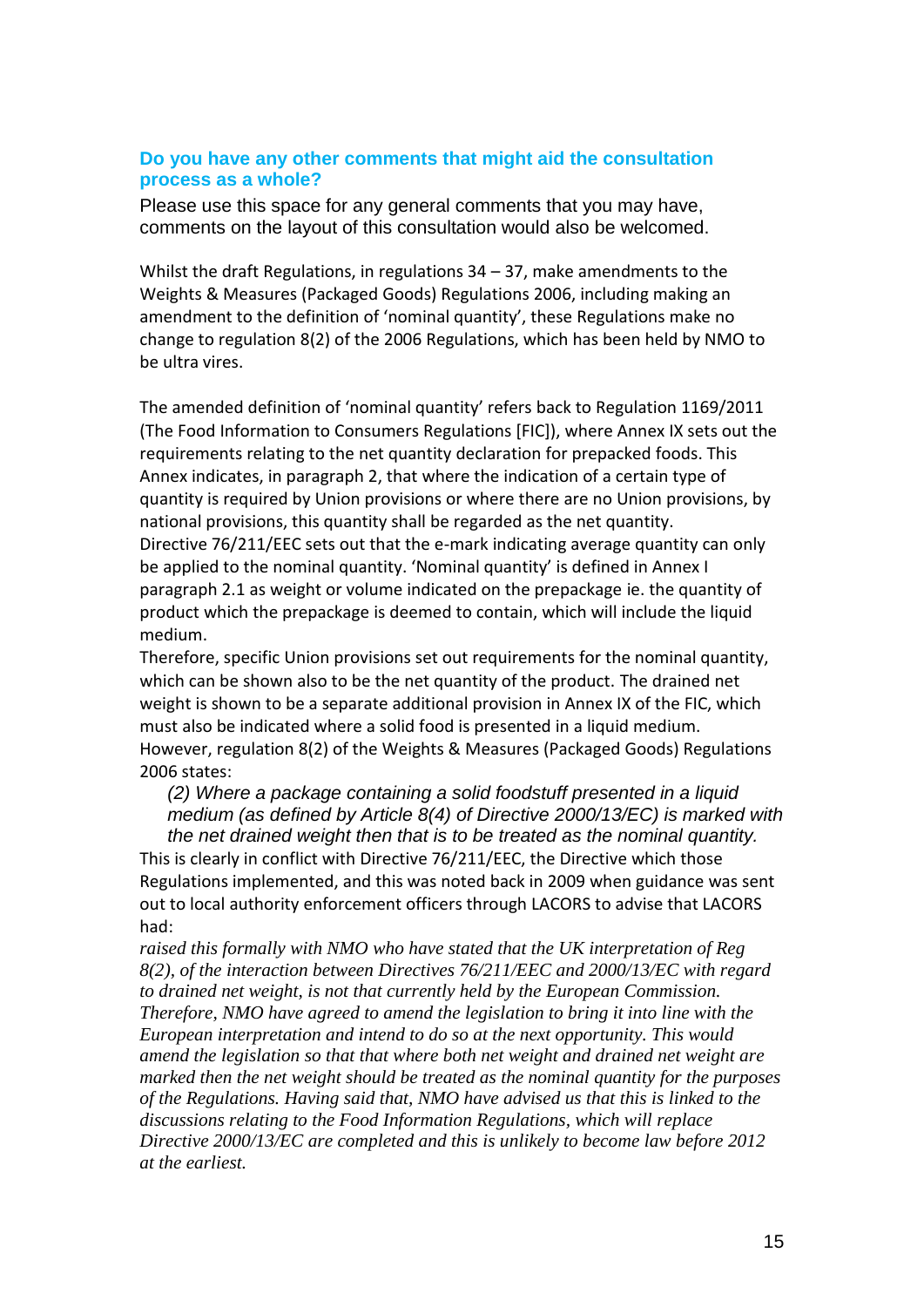The commitment to changing regulation 8(2) of the Weights & Measures (Packaged Goods) Regulations 2006 was confirmed by Lynette Falk in an email to me dated  $4<sup>th</sup>$ September 2013, this email stating:

'NMO intends to amend the PGR next year to bring it into line with FIC, including amending the provision at Reg.8.2 relating to the drained net weight to clarify that the net weight and not the drained net weight should be treated as the nominal quantity for the purpose of those Regulations.'

This was again reiterated in a mini-theatre session at the TSI Conference in Harrogate at the end of June.

It is therefore disappointing to see that this issue has not been addressed and that the provision in regulation 8(2) which has been held to be ultra vires remains so. This causes difficulty for enforcement officers where some local authorities are following the LACORS guidance and viewing the drained net weight as a minimum quantity declaration, and others are maintaining that regulation 8(2) stands as valid law and that it is permissible for the drained net weight to be an average quantity declaration. This leads to inconsistency and challenges around providing effective and accurate advice to businesses.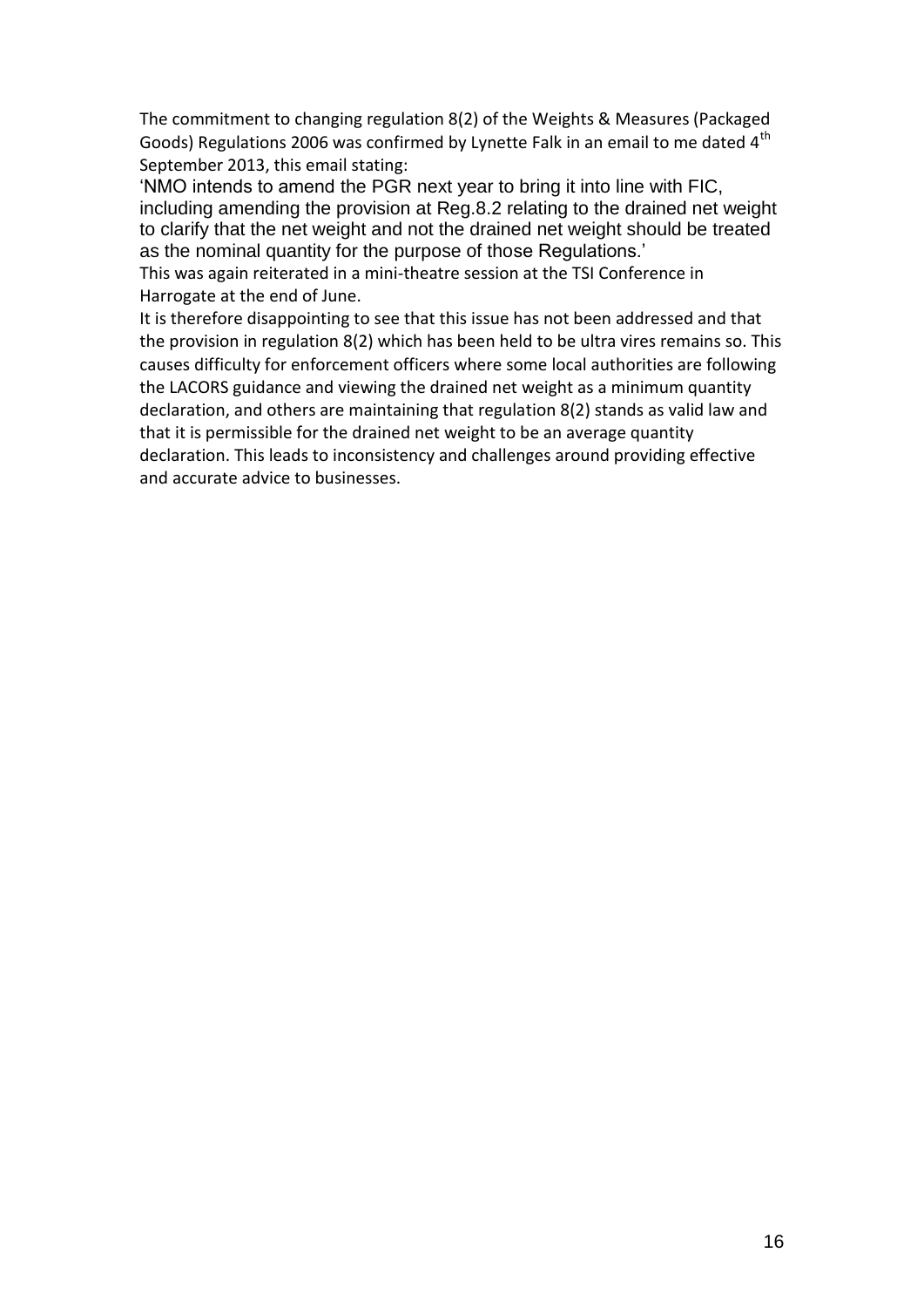# **Response form**

The closing date for this consultation is 20/10/2014

Name: **The Trading Standards Institute Joint Lead Officers for Metrology**  Organisation (if applicable): **Trading Standards Institute** 

Please return completed forms to: Fiona Birchall National Measurement Office Department for Business, Innovation and Skills Stanton Avenue **Teddington** TW11 0JZ

Telephone: 020 8943 7214 Email: fiona.birchall@nmo.gov.uk

Please select a box from a list of options below that best describes you as a respondent.

|                          | Business representative organisation/trade body          |
|--------------------------|----------------------------------------------------------|
|                          | <b>Central Government</b>                                |
| H                        | Charity or social enterprise                             |
| $\overline{\phantom{0}}$ | Individual                                               |
| $\overline{\phantom{0}}$ | Large business (over 250 staff)                          |
|                          | Legal representative                                     |
|                          | <b>Local Government</b>                                  |
|                          | Medium business (50 to 250 staff)                        |
| $\mathbf{L}$             | Micro business (up to 9 staff)                           |
|                          | Small business (10 to 49 staff)                          |
|                          | Trade union or staff association                         |
| X                        | Professional Body (please see next page for description) |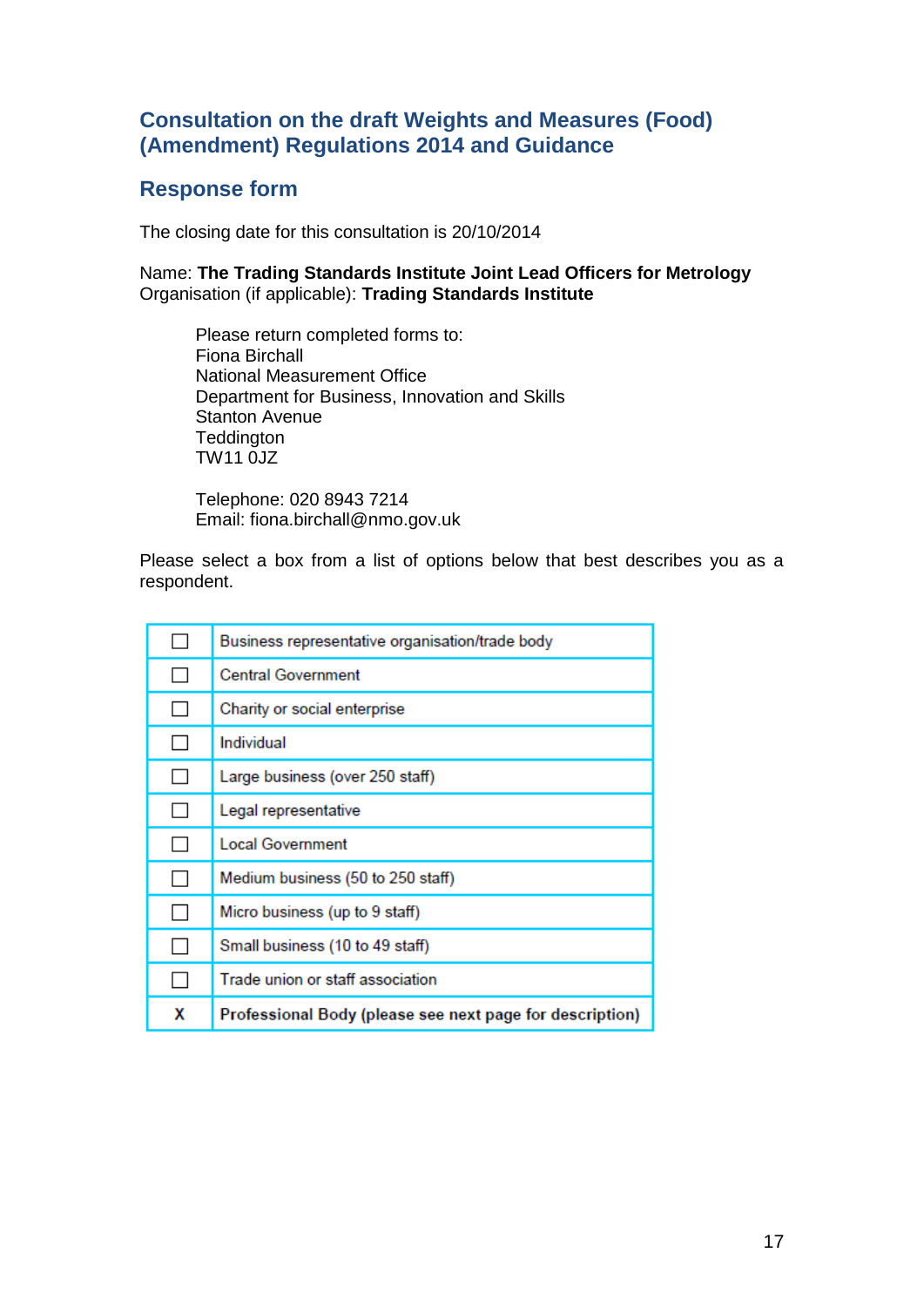### **About The Trading Standards Institute**

The Trading Standards Institute is the UK national professional body for the trading standards community working in both the private and public sectors. It was founded as the British Association of Inspectors of Weights and Measures in 1881 by Weights and Measures Inspectors seeking to influence legislation and to achieve common action upon how the law on weights and measures should be administered.

The range of duties of Weights and Measures Inspectors increased considerably as society became more sophisticated and the broader term "Trading Standards Officer" appeared in the 1960s. But weights and measures were, and continue to be, at the core of the profession and its duties, and the post of Chief Inspector of Weights and Measures continues to be a statutory appointment.

Trading Standards Officers play an important role in advising on and enforcing a wide range of food standards duties and legislation. These duties impact upon all food business, from food manufacturers to retail and catering establishments.

We are taking on greater responsibilities as the result of the government's announcement in October 2010 that trading standards is one of the two central pillars of the new consumer landscape (the other being Citizens Advice).

We have taken over responsibility for business advice and education, and the role of local authority trading standards services in the promotion of public health gained in importance when, as part of its health reforms, the government repositioned public health back into English local government.

The TSI Consumer Codes Approval Scheme, established at the request of the government to take over from the OFT scheme, went live in April 2013 and was formally launched in June 2013.

TSI is a member of the Consumer Protection Partnership which was set up by the government to bring about better coordination, intelligence sharing and identification of future consumer issues within the consumer protection arena. TSI is also a forward-looking social enterprise delivering services and solutions to public, private and third sector organisations in the UK and in wider Europe.

We run events for both the trading standards profession and a growing number of external organisations. We also provide accredited courses on regulations and enforcement which deliver consistent curriculum, content, knowledge outcomes and evaluation procedures, with the flexibility to meet local authority, business and operational needs.

In compiling this response, TSI has canvassed the views of its members and advisers and has received input from a TSI expert panel on metrology and the TSI Lead Officers for Food and Nutrition. The response has been composed by the team of TSI Lead Officers for Legal Metrology, spearheaded by Gerry Dutton. If you require clarification on any of the points raised in the response or wish to contact TSI about it, please do not hesitate to contact the metrology team at email [lometrology@tsi.org.uk.](mailto:lometrology@tsi.org.uk)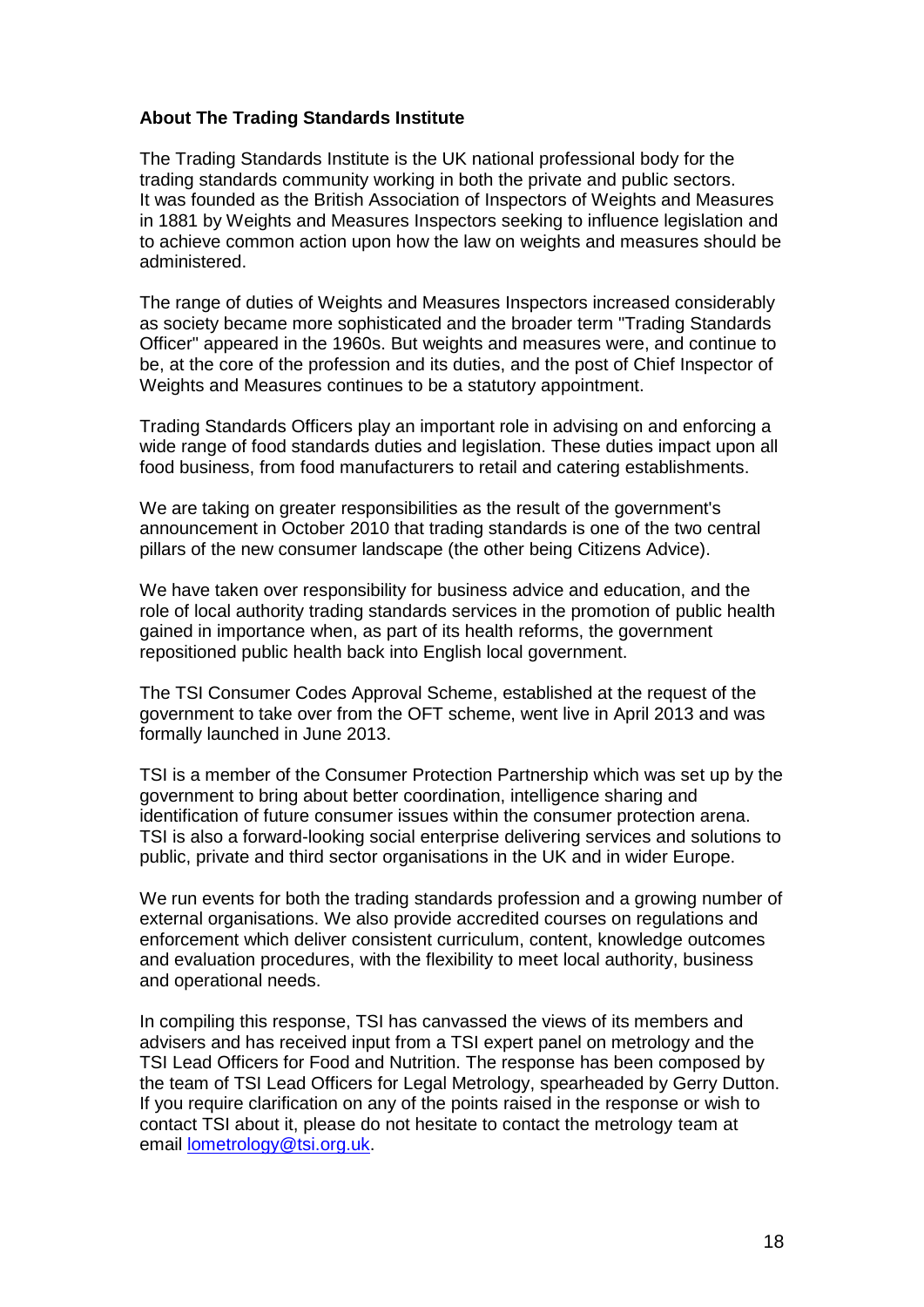TSI does not regard this response to be confidential and is happy for it to be published.

#### **Question 1: Do you consider that there are any provisions which do not work or are unclear? YES**

We acknowledge that there is difficulty implementing the regulations as there is conflict between the provisions of EC Regulation 1169/2011 and Directive 76/211/EEC.

In its basic form the requirement to quantity label goods (to enable purchasers to understand what they are receiving and allow fair price comparison) is sound and worthy of credence; to do this by weight, liquid measurement or number is also appropriate.

There is no historical problem with that principle.

The complication with goods has always been associated with the exemptions allowed from that simple principle. The amendment regulations which have become necessary due to the implementation of 1169/2011 further complicate exemptions because quantity marking was exclusively the remit of weights and measures legislation, but has now in part become a component of the remit of food information. Two masters are unlikely to be in agreement at all times.

The main perceived difficulty occurs where there are differences between the interpretation/definitions used.

Weights and measures law uses a definition of "prepacked" (and therefore "not "prepacked"") that is different from that used by food law. The legal metrology definition has been used for many years, supported by decided cases and guidance from central Government and local government representatives (such as the former LACoRS, which sought to ensure uniformity and consistency of enforcement by Inspectors of Weights and Measures for businesses).

Use within the regulations of the words 'loose', 'not prepacked' and 'prepacked for direct sale' in food law is not always followed in W&M law.

In relation to Bread, which is dealt with in the Miscellaneous Food Order 2011/2231 which is unchanged by the current draft under discussion, a further definition appears, being "unwrapped", which refers to packages made up under the Average rules which are neither prepacked nor "e" marked.

The term 'Wrapped' is used in the Food information for Consumers (FIC) Regulations in relation to catering and wholesale transactions where food is wrapped to transfer from one outlet to another; in practice of course bread which is made to the unwrapped rules may be transferred thus and wrapped to keep it clean. The established practice of considering goods which were "Hygiene wrapped" as "not prepacked" does not seem to sit comfortably within the FIC Regs.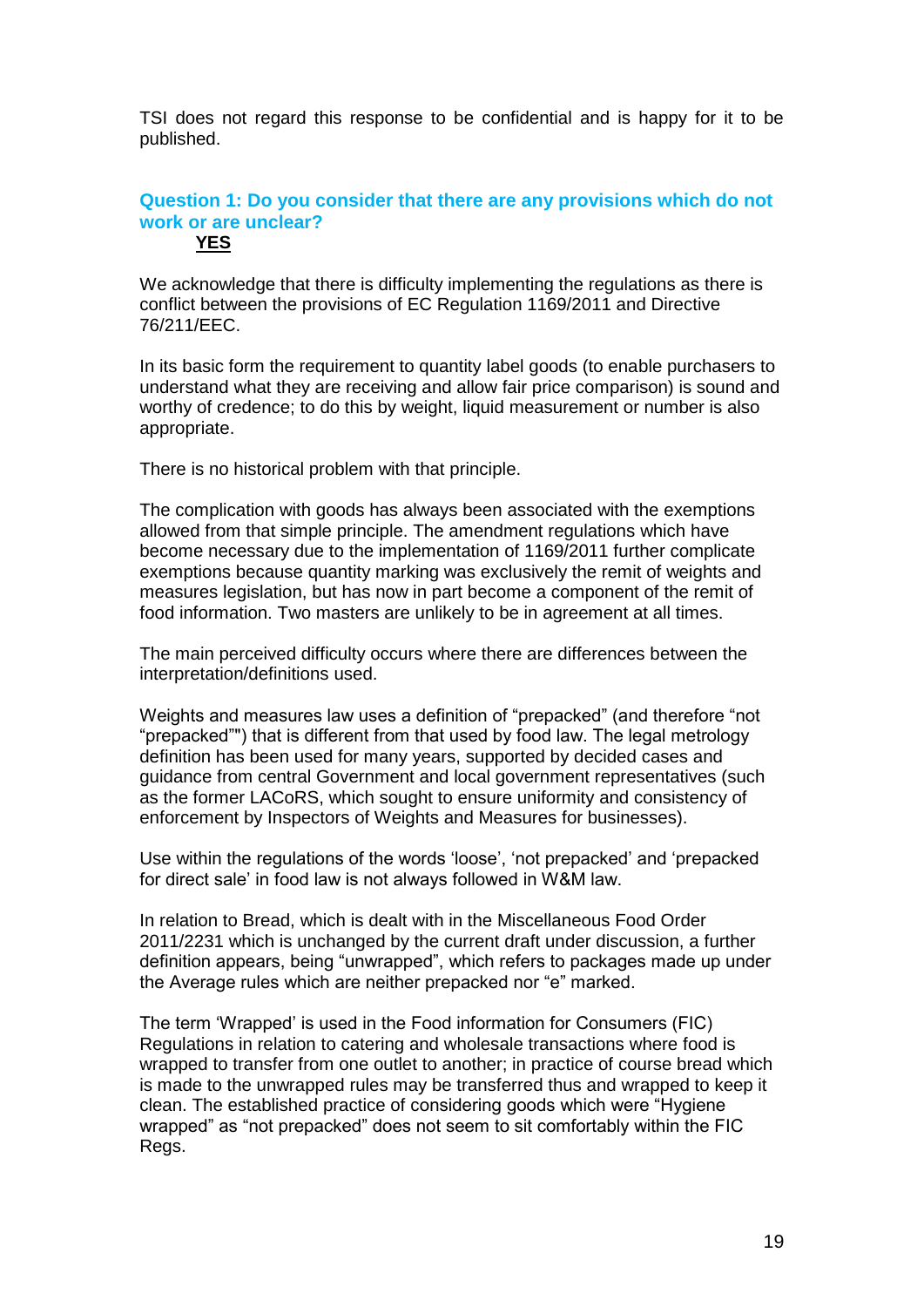The implementation of EU Regulation 1169/2011 on Food Information for Consumers is designed to ensure harmonisation and approximation of laws within EU Member States in relation to food information for consumers. It seeks to remove conflicting national measures in relation to food information.

The draft implementing Regulations make a number of amendments to existing sections within the Weights and Measures Act 1985 and various Orders and Regulations. They miss an opportunity to fundamentally review Weights and Measures laws regulating transactions in all goods by not considering the manner of sale of non-foodstuffs alongside foodstuffs.

Regulators, businesses and consumers will be left in the anomalous situation where the law on the manner of sale of foodstuffs will be changed to reflect modern trading practices, whilst the law on the manner of sale of non-foodstuffs remains the same as it has been for several decades.

Had the definitions in question been placed into the 1985 Act, rather than into each set of the amended regulations they could have been applied across the board to all subsequent secondary legislation.

Another example relates to minimum font sizes for marking quantity information. If average quantity packages are considered, e-marked packages will continue to be subject to the Weights and Measures (Packaged Goods) Regulations 2006 (PGR 2006). The minimum font sizes for quantity marking under these Regulations is larger than that which will apply to non e-marked packages controlled by the draft Weights and Measures (Food) (Amendment) Regulations 2014.

This seems to defeat the purpose of the EU Regulation 1169/2011 and will make it difficult for consumers, particularly vulnerable consumers, to understand quantity information.

That a larger font is required for e-marked packages than for those to which the FIC Regulations apply may be lost on consumers and the trade alike.

Discussions in forums for enforcement staff have included comments around the differing descriptions within the FIC Regulations and the Weights and Measures orders and regulations which are being amended for the same state of goods: prepacked for direct sale and not prepacked, packages and loose foods, wrapped and unwrapped.

It seems clear that it will be necessary to consider interpretation, in cases other than those which are e-marked prepackages which automatically fall into the PGR 2006, almost product by product.

Where there is industry consistency in approach this will be straightforward, but it is unclear how such matters can be consistently applied where there is no consistency in industry approach.

# **Question 2: Do you have any comments on the draft guidance? YES**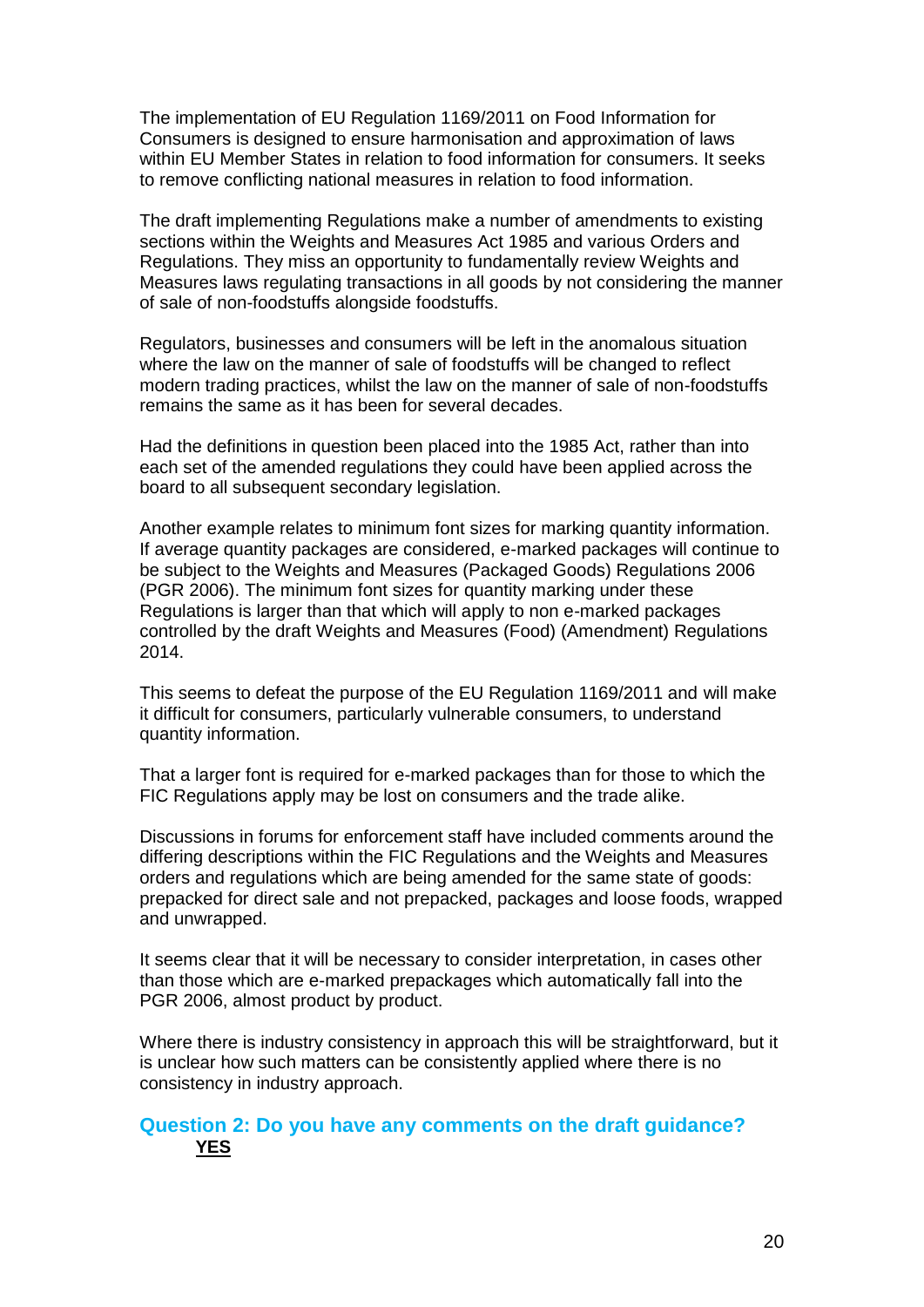The draft guidance is not helpful for regulators, businesses or consumers.

Guidance should explain, illustrate and use practical examples to assist understanding. The draft guidance fails to do this. Rather, it lists the changes to existing Weights and Measures laws which can be determined by using the regulation itself. This is a missed opportunity to provide clarity for regulators, businesses and consumers.

A simple way to make the guidance more useful would be to include the amended text of the whole changed provision available in the guidance, then follow that with the intended meaning or effect the provision has.

As there are different provisions for varying goods, it would be useful to have a hierarchy of statutes, so that each type of product can be considered in a structured manner to decide which regulation or order decides the requirements for that product. A flowchart solution is one method of achieving this.

### **Do you have any other comments that might aid the consultation process as a whole?**

EU Regulation 1169/2011 was published in the Official Journal on 12 December 2011. It is required to be implemented by Member States before 13 December 2014. It is unfortunate and regrettable that the consultation, draft Regulations and associated guidance were not published until 11 September 2014, leaving little more than a month for regulators, businesses, consumer organisations and consumers to comment on such significant change to weights and measures law.

Opportunity to correct the requirements for the disclosure of drained weight for goods in liquid medium in the PGR 2006 and to clarify the position of the quantity declaration on front of pack *(visible in normal conditions of presentation, Packaged Goods Regulations 5(2))* required by Directive 76/211/EEC., appears to have been missed, even though as issues they have been under scrutiny for some time.

There are 3 further matters which are unclear.

a) Coffee Extracts and Chicory Extracts (England) Regulations 2000 The amending Regs seem to be transferring the coffee and chicory definitions from the Coffee and Coffee Products Regulations 1978 to these regulations and seem to remove some definitions in the earlier Regs (coffee mixtures for example), which are UK wide.

b) Condensed Milk and Dried Milk (England) Regulations 2003 As above, definitions from an England statutory instrument seem to transfer to a UK wide one.

c) It appears that we retain the lower limit for cocoa and chocolate products at 50g which does not seem to fit with the spirit of the FIR and the PGR.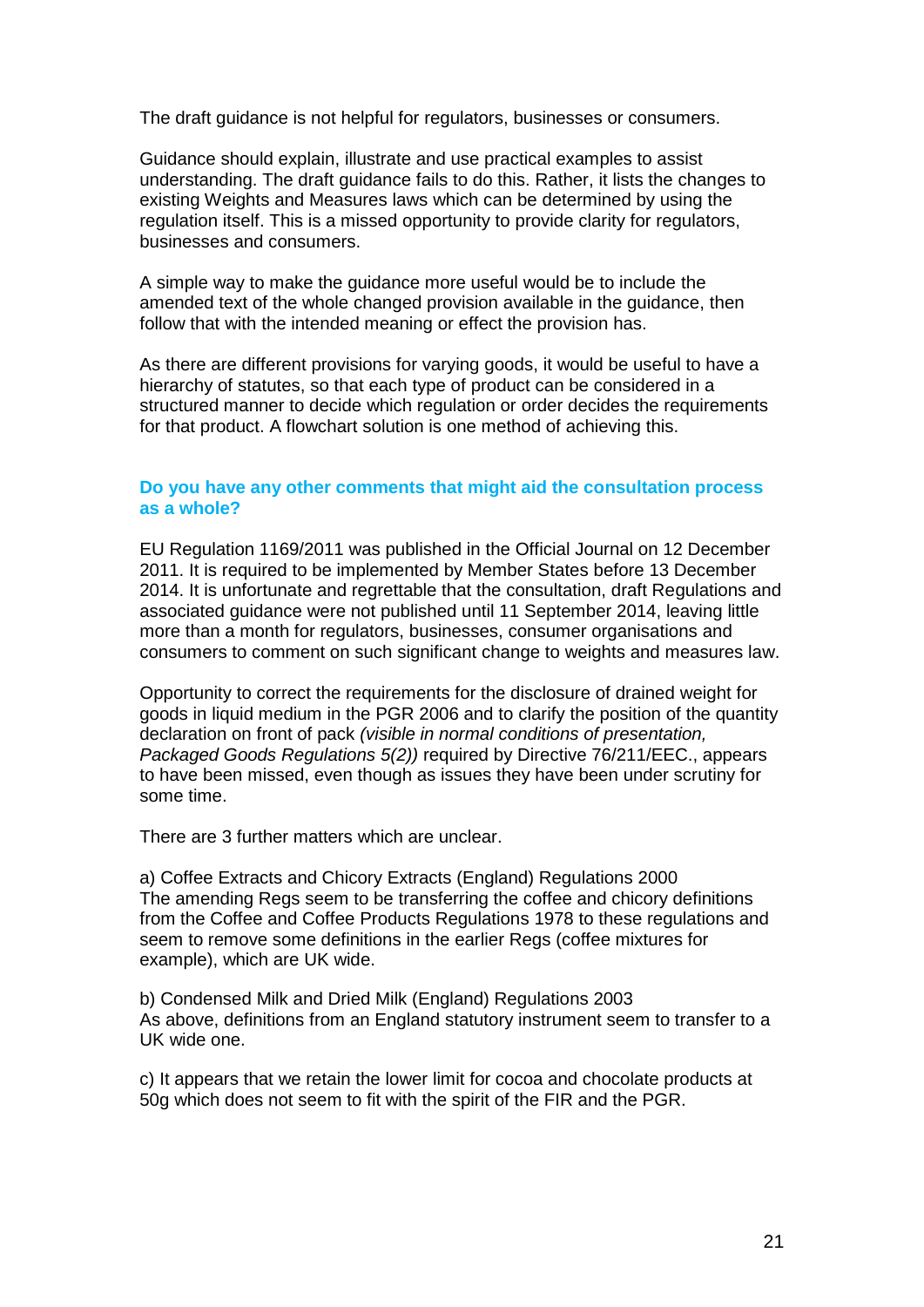# **Email: treated as response**

#### **RE: Consultation on the draft Weights and Measures (Food) (Amendment) Regulations 2014**

On behalf of the members of the Health Food Manufacturers' Association, an association which represents 125 member companies, the majority of which are small and medium enterprises and which operate within the food supplement industry, we are writing to you concerning a particularly pressing issue that does not appear to be covered by the above and which is of great importance to suppliers of food supplements to the UK market.

Point 1(c) of Annex IX of EU Regulation on Food Information to Consumers (No 1169/2011) indicates that the net quantity declaration as stipulated by EU FIC Article 23 shall not be mandatory for foods 'normally sold by number, provided that the number of items can be clearly seen and easily counted from the outside or, if not, is indicated on the labelling'.

Throughout the years of negotiation between Member States and the European Commission regarding the content of the proposed EU FIC Regulation, the HFMA had received verbal reassurances from the UK negotiating team that the EU Regulation would allow national measures relating to the expression of quantity current at the time of introduction of the EU FIC to continue to apply.

We were assured that the UK national measure permitting food supplements in tablet and capsule form to be sold by number, as provided by The Weights and Measures (Miscellaneous Foods) Order 1988 (SI 1988/2040), Regulation 15(1)(f), would continue to apply once the EU FIC Regulation came into effect.

Regretfully we find the consultation proposal and draft guidance documents confusing and unclear and we are unable to ascertain from the documents if the proposed revised legislation will have an impact on the current provision indicated above after 13 December 2014.

We are therefore writing to seek your confirmation that the current status quo, which permits food supplements presented in tablet and capsule form to be sold by number, will continue after 13 December 2014 and that the European Commission will be informed.

Please do not hesitate to contact us if you have any queries.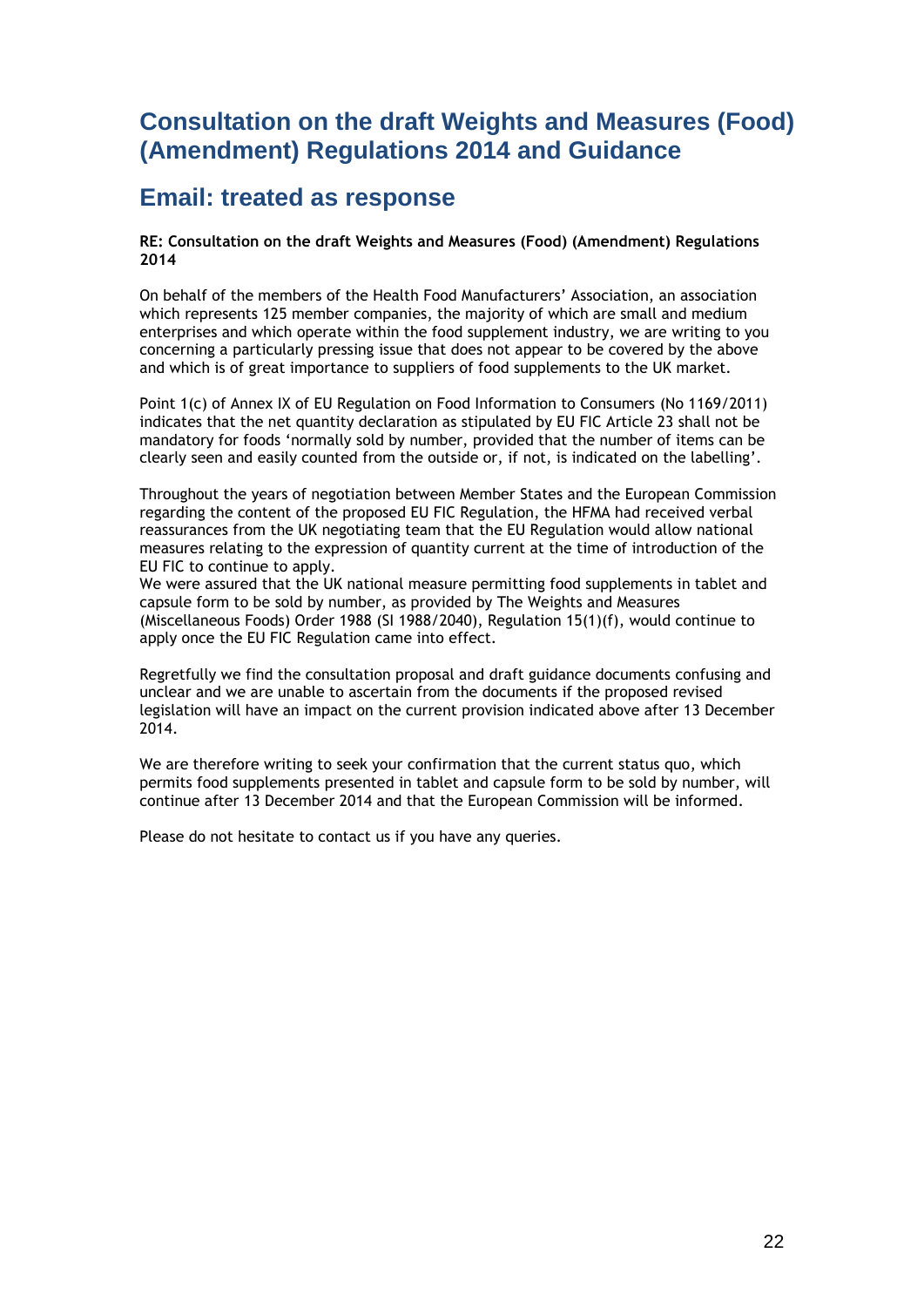

# **FDF Response to BIS Consultation on the draft Weights and Measures (Food) (Amendment) Regulations 2014 and Draft Guidance**

This submission is made by the Food and Drink Federation, the trade association for food and drink manufacturing. Food and drink is the largest manufacturing sector in the UK (accounting for 15% of the total manufacturing sector) turning over £78.7bn per annum; creating GVA of £20bn and employing up to 400,000 people.

FDF has not received any specific comments from members in response to the BIS consultation on the draft Weights and Measures (Food) (Amendment) Regulations 2014 and accompanying guidance. However, in FDF's view, it is not helpful to amend the definition of "pre-packed" to limit its application to foods for direct sale and/or foods made up in advance in open containers. Pre-packed is defined in Regulation (EU) no 1169/2011 on the provision of food information to consumers. It is a well understood term and amending it for the purposes of these Regulations will lead to confusion.

In addition, FDF had expected that this consultation would include guidance on the requirements for net quantity declaration for pre-packed food as set out in Regulation (EU) no 1169/2011 on the provision of food information to consumers. We receive a number of queries from members regarding the net quantity declaration for multipacks and the exemption from the net quantity declaration for foods normally sold by number particularly in relation to the implications of the loss of the small pack exemption under the UK Weights and Measures (Packaged Goods) Regulation 2006. It would therefore be particularly helpful to have practical industry guidance on this which could form part of the Defra technical guidance on the EU FIC.

Furthermore, existing NWML guidance on the UK Weights and Measures (Packaged Goods) Regulation 2006 will need to be amended to reflect these changes.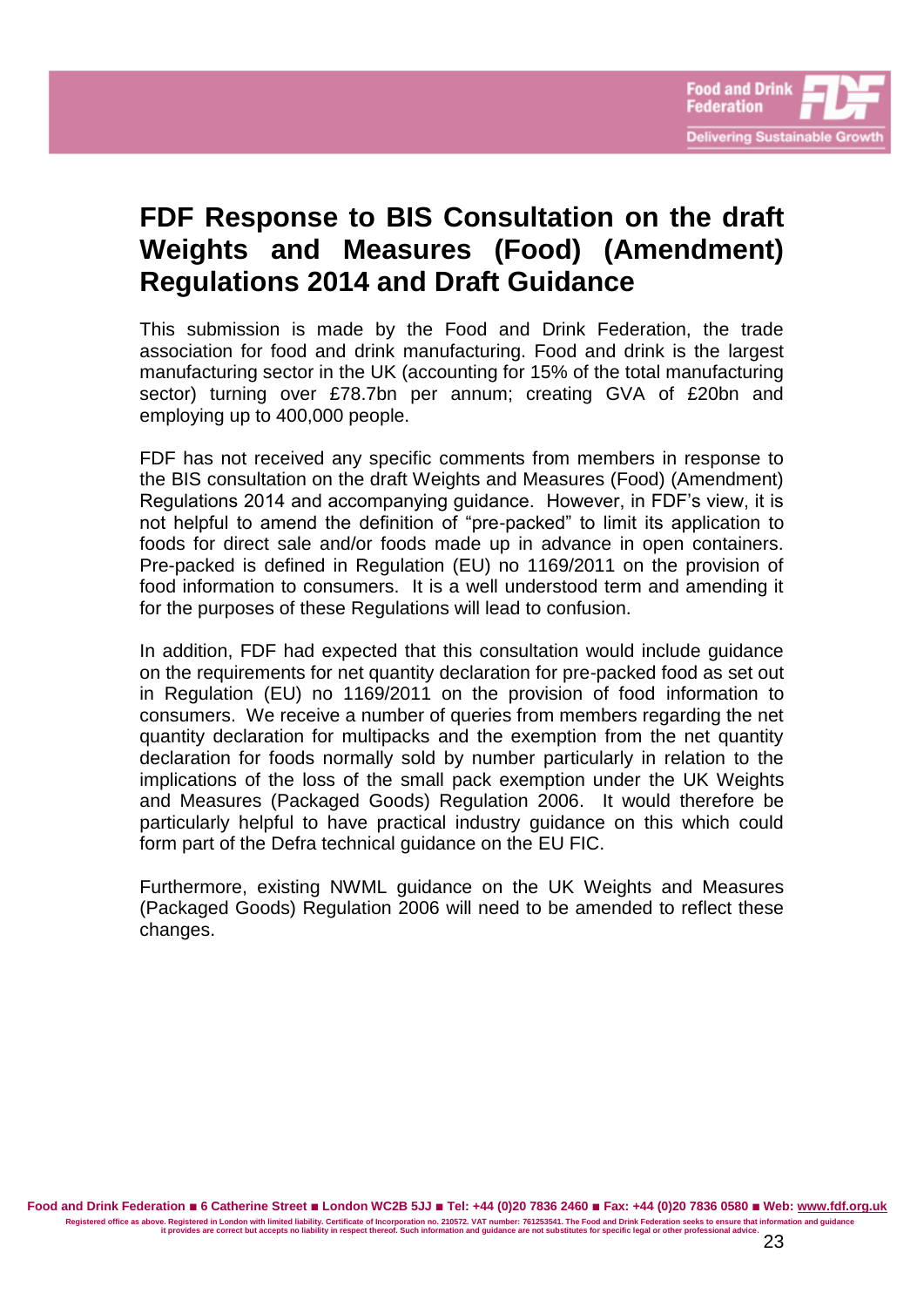## **The UK Food and Drink Manufacturing Industry**

The Food and Drink Federation (FDF) represents the food and drink manufacturing industry, the largest manufacturing sector in the UK, employing 400,000 people. The industry has an annual turnover of over £78.7bn accounting for 15% of the total manufacturing sector. Exports amount to over £12bn of which 76% goes to EU members. The industry buys two-thirds of all UK's agricultural produce.

The following Associations actively work with the Food and Drink Federation:

| Association of Bakery Ingredient Manufacturers          |
|---------------------------------------------------------|
| <b>Association of Cereal Food Manufacturers</b>         |
| <b>British Coffee Association</b>                       |
| <b>British Oats and Barley Millers Association</b>      |
| <b>British Starch Industry Association</b>              |
| <b>British Specialist Nutrition Association</b>         |
| Cereal Ingredient Manufacturers' Association            |
| European Malt Product Manufacturers' Association        |
| <b>Frozen and Chilled Potato Processors Association</b> |
| <b>Federation of Bakers</b>                             |
| <b>Potato Processors Association</b>                    |
| <b>Salt Association</b>                                 |
| <b>Sugar Nutrition UK</b>                               |
| Snack, Nut and Crisp Manufacturers' Association         |
| Soya Protein Association                                |
| Seasoning and Spice Association                         |
| UK Association of Manufacturers of Bakers' Yeast        |
| United Kingdom Tea & Infusions Association Ltd          |
|                                                         |

FDF also runs specialist sector groups for members:

| BCCC | Biscuit, Cake, Chocolate and Confectionery Group |
|------|--------------------------------------------------|
| FF   | Frozen Food Group                                |
| MG   | Meat Group                                       |
| ORG  | <b>Organic Group</b>                             |
| SG   | Seafood Group                                    |
|      |                                                  |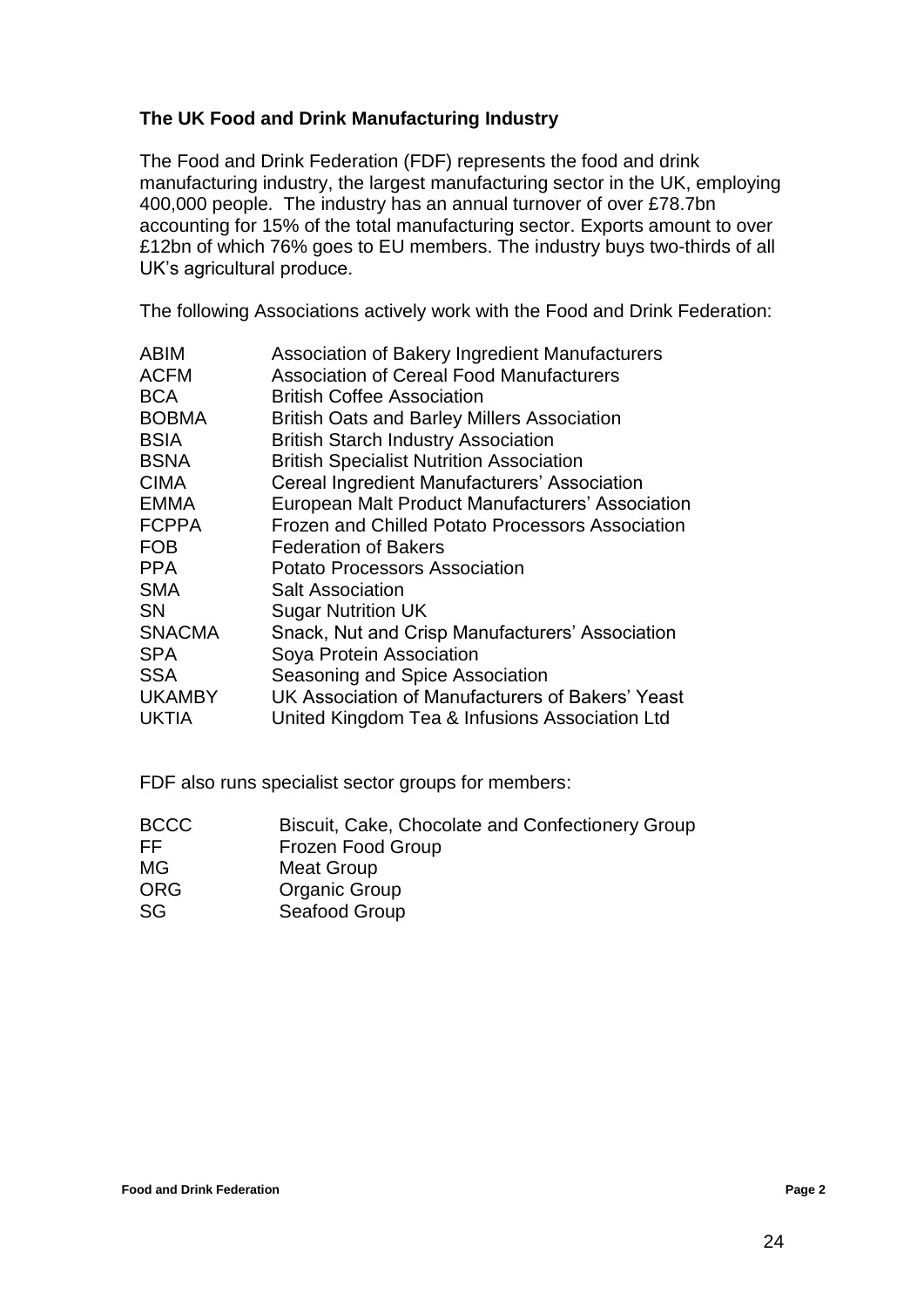# **Online response**

**Q1: Please provide your name** Howard Burnett

**Q2: Please provide the name of your organisation** Howard Burnett Consultants Ltd

**Q3: Please provide your contact details (including email address)** [Redacted]

**Q4: Which one of the following would you describe yourself as?** Micro business (up to 9 employees)

#### **Q5: Do you consider that there are any provisions in the draft Weights and Measures (Food) (Amendment) Regulations 2014 that do not work or are unclear?** Yes\*

#### **\*If yes explain your reasons**

Changing definitions may cause problems in the short term. Schedule 7 of the Weights & Measures Act 1985 specifies requirements for composite goods (mixtures) and collections (multipacks), which as it is at present will include foods. This may confuse/conflict with the requirements in FIR Annex IX, paragraph 3.

# **Q6: Do you have any comments on the draft Weights and Measures (Food) (Amendment) Regulations 2014 guidance?**

Yes\*

#### **\*If yes explain your reasons**

10 The Weights and Measures (Packaged Goods) Regulations 2006 (PGR) are amended to exclude any non e-marked packages from the quantity labelling requirements that apply under PGR (except that Article 42 FIC should apply to permit the rule under Regulation 8(1) PGR to be maintained, whereby liquid products may be marked with nominal quantity by weight and packages containing other products may be marked with nominal quantity by volume, where so provided by trade practice). Such packages will instead be subject to FIC quantity labelling rules. This should refer on the second line to "... exclude any non e-marked packages OF FOOD from the quantity ...", to clarify that packages containing non-foods which are not e-marked still have to comply with the labelling requirements in the PGR. (See also paragraph 68) 10 (contd) "Any packer who would prefer for their packages to continue to be subject to the quantity labelling requirements of PGR may apply an e-mark to their packages, provided that the packages comply with the "Three Packers Rules" (in Regulation 4 PGR) and are within the quantity range of 5 g or ml to 10 kg or L, as required under PGR." There is no need for a packer to e-mark packages of food in order to apply the PGR labelling requirements, as the height requirements are MINIMUM (and so he can still have larger print) and there is no prohibition from putting the name & address on the package. A suggestion is instead to refer to paragraph 34 of the guidance for PGR (URN 07/1343) for guidance on legibility.

### **Q7: Do you have any other comments that might aid the consultation process as a whole?**

No thank you.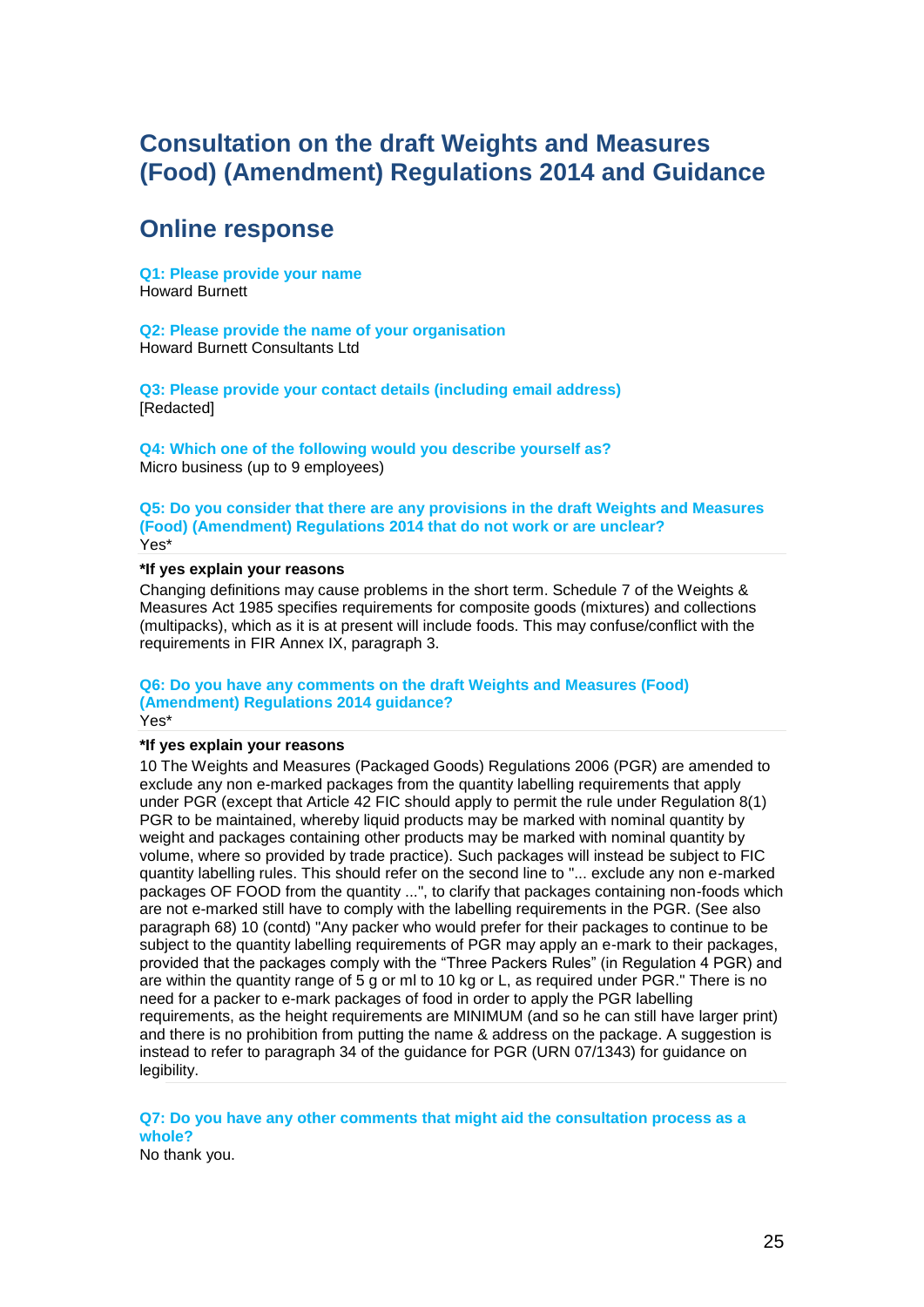# **Online response**

**Q1: Please provide your name** Tim Gass

#### **Q2: Please provide the name of your organisation**

Primary Authority Supermarkets Group (BRDO Expert panel for supermarkets) (please note that this response represents the views of several members of the Supermarkets group rather than a response endorsed by all members. Should you require a list of those that contributed their thoughts, please let me know)

**Q3: Please provide your contact details (including email address)** [Redacted]

**Q4: Which one of the following would you describe yourself as? Other** 

#### **Other (please specify)**

The Primary Authority Supermarkets Group has membership from both enforcers and retailers. It is made up of Primary Authority Officer for each of the Supermarkets (TSOs and EHOs) and industry contacts which cover regulatory law for their businesses.

#### **Q5: Do you consider that there are any provisions in the draft Weights and Measures (Food) (Amendment) Regulations 2014 that do not work or are unclear?** Yes\*

#### **\*If yes explain your reasons**

On the whole the draft Regulations are clearly worded and their effect is clear. However, one member commented on the following: The new Weights and Measures (Food) (Amendment) Regulations 2014 seem to revoke Schedule 6 of PGR 2006 and chocolate less than 50g. Yet Weights and Measures (Miscellaneous Foods) Order 1988 article 16 still keeps the exemption in if I am reading this correctly. There could be a clear explanation for this, but it was not clear through the legislation.

#### **Q6: Do you have any comments on the draft Weights and Measures (Food) (Amendment) Regulations 2014 guidance?** Yes\*

#### **\*If yes explain your reasons**

The guidance largely reiterates directly what is written in the legislation. Though it is clear for those already well versed in weights and measures legislation it does little to educate those that are new to the area. What it fails to do, in one place, is to tell businesses which items can be sold by net weight and which items can be sold by number and the requirements around both those areas. An "idiots guide", free of technical jargon, would be useful for both businesses and regulators alike. For those that have all ready looked at the legislation, the guidance adds very little. It could be that an annex to this guide could be added or perhaps a further document produced to draw things together.

#### **Q7: Do you have any other comments that might aid the consultation process as a whole?**

The Group had understood that these legislation updates would deal with the issue found in PGR relating to drained net weight. As the consultations' authors will know the PGR states that the drained net weight should be considered the "nominal quantity" for the purposes of the Regulations, which appears to conflict with Directive 76/211/EC that states a prepackage consists of the product and the individual packaged within which it is prepacked. This conflict has left the PA Officers in PASG in a difficult position regarding advising the businesses that